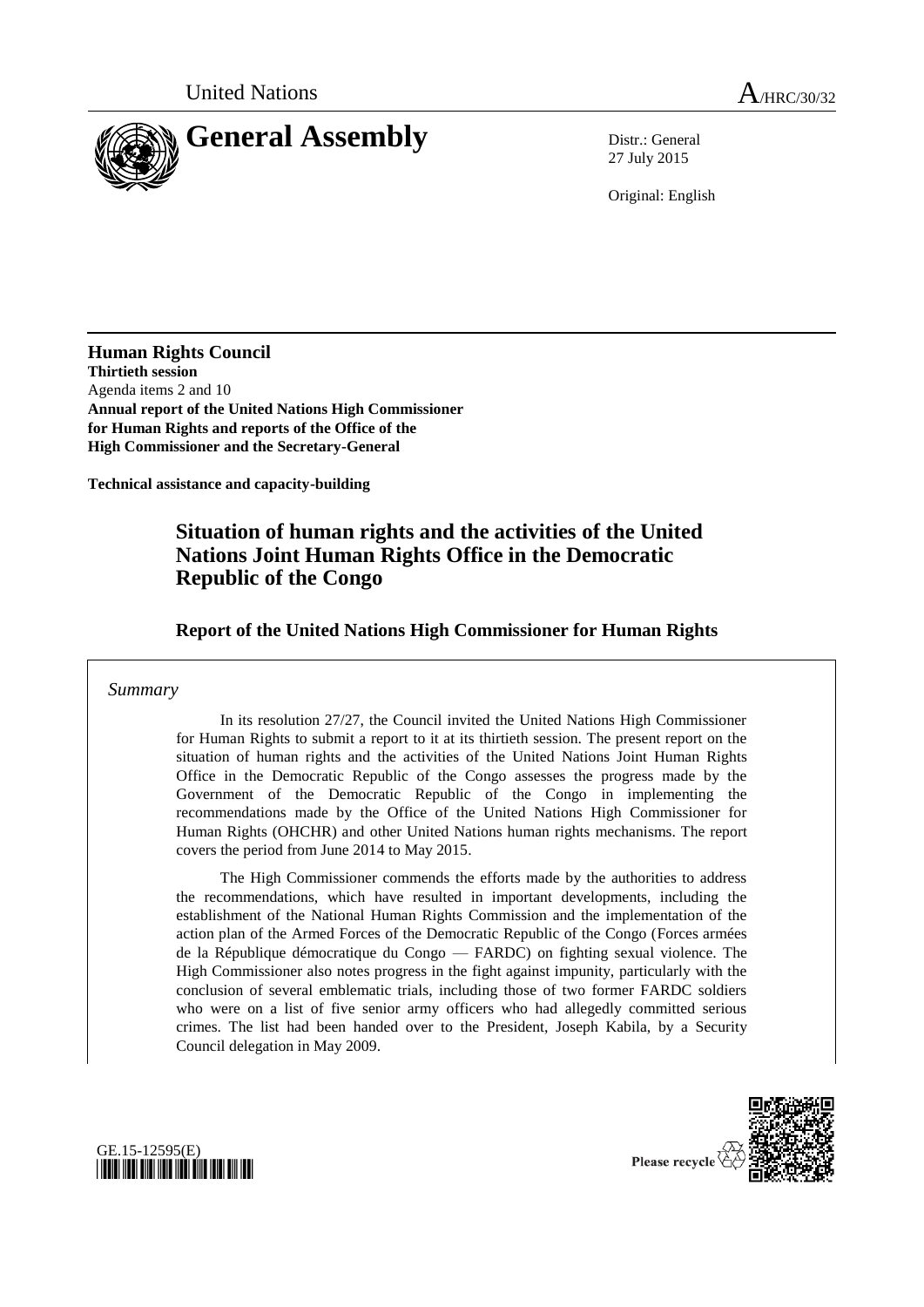Despite such efforts, the High Commissioner points out that the human rights situation remains of great concern throughout the country. The United Nations Joint Human Rights Office registered the highest number of human rights violations and abuses, committed by elements of over 30 armed groups as well as by FARDC soldiers, in the east. The reporting period was also marked by serious incidents that affected the protection of civilians in the east of the country.

In the western provinces, particularly in Kinshasa, the deplorable shrinking of democratic space resulted in serious violations of fundamental freedoms by security forces, mainly targeting political opponents, human rights defenders and protesters. These developments are particularly worrisome ahead of the upcoming electoral cycle.

The High Commissioner deeply regrets the October 2014 decision of the Government to expel the Director of the United Nations Joint Human Rights Office following the publication of the joint report by the United Nations Organization Stabilization Mission in the Democratic Republic of the Congo and OHCHR on human rights violations committed between 15 November 2013 and 15 February 2014, by agents of the Congolese national police during Operation Likofi in Kinshasa. The High Commissioner calls upon the Government to reinforce its collaboration with the Joint Office.

The High Commissioner encourages the Government to implement all recommendations made in the present report, and reiterates the engagement of his Office to support the authorities' efforts to protect and promote human rights.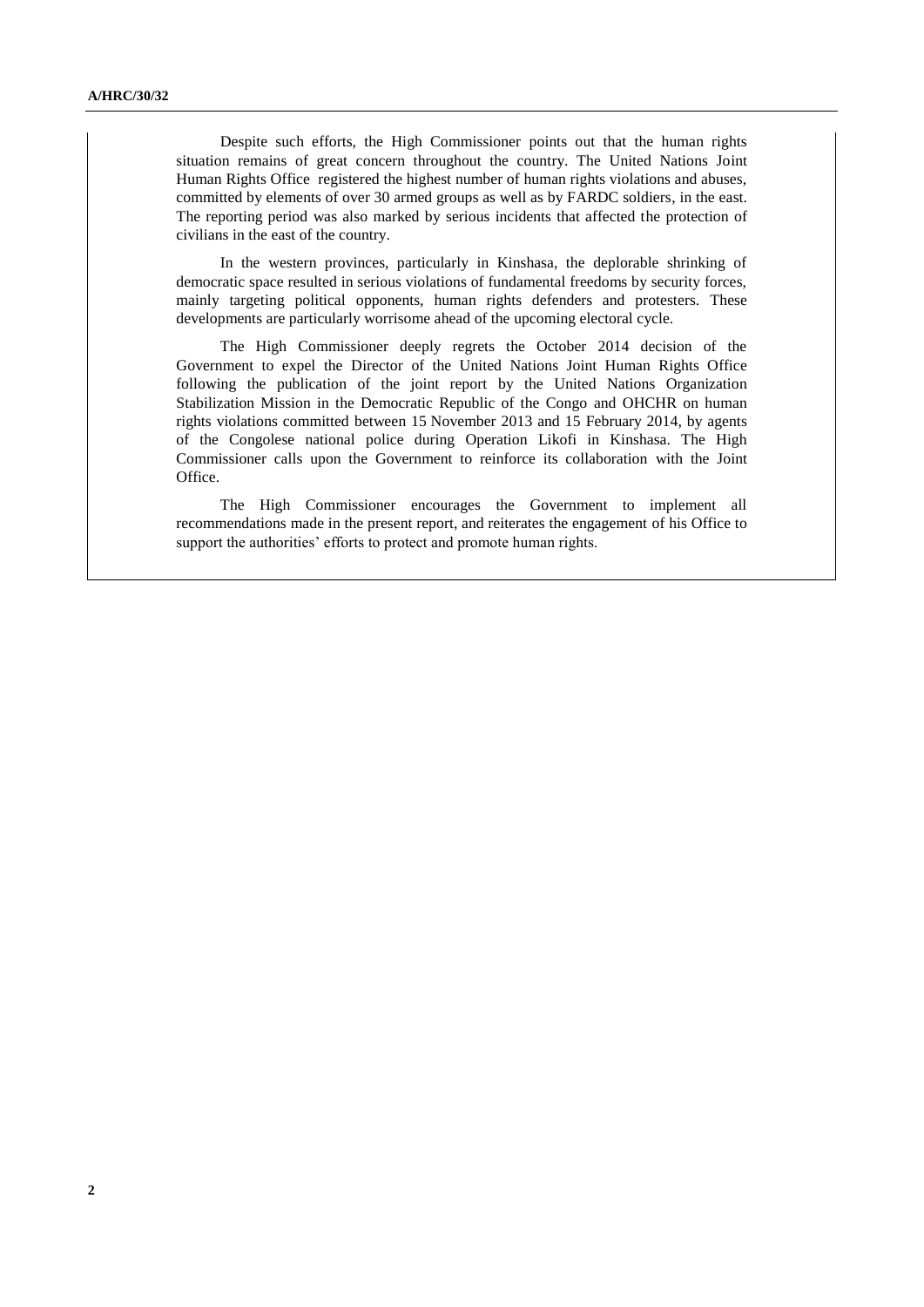# Contents

|         |                                                                                 |                                                                                | Page           |
|---------|---------------------------------------------------------------------------------|--------------------------------------------------------------------------------|----------------|
| I.      |                                                                                 |                                                                                | $\overline{4}$ |
| $\Pi$ . |                                                                                 |                                                                                | $\overline{4}$ |
|         | A.                                                                              | Fundamental freedoms and protection of human rights defenders, journalists     | 5              |
|         | $\mathbf{B}$ .                                                                  |                                                                                | 7              |
|         | C.                                                                              |                                                                                | 9              |
|         | D.                                                                              | Torture and other cruel, inhuman or degrading treatment or punishment          | 11             |
|         | Е.                                                                              |                                                                                | 12             |
|         | $F_{\cdot}$                                                                     |                                                                                | 14             |
| Ш.      | Cooperation with United Nations human rights mechanisms and national mechanisms |                                                                                | 16             |
|         | А.                                                                              |                                                                                | 16             |
|         | <b>B.</b>                                                                       | Update on national mechanisms for the protection and promotion of human rights | 17             |
| IV.     |                                                                                 |                                                                                | 17             |
|         | А.                                                                              |                                                                                | 17             |
|         | <b>B.</b>                                                                       |                                                                                | 18             |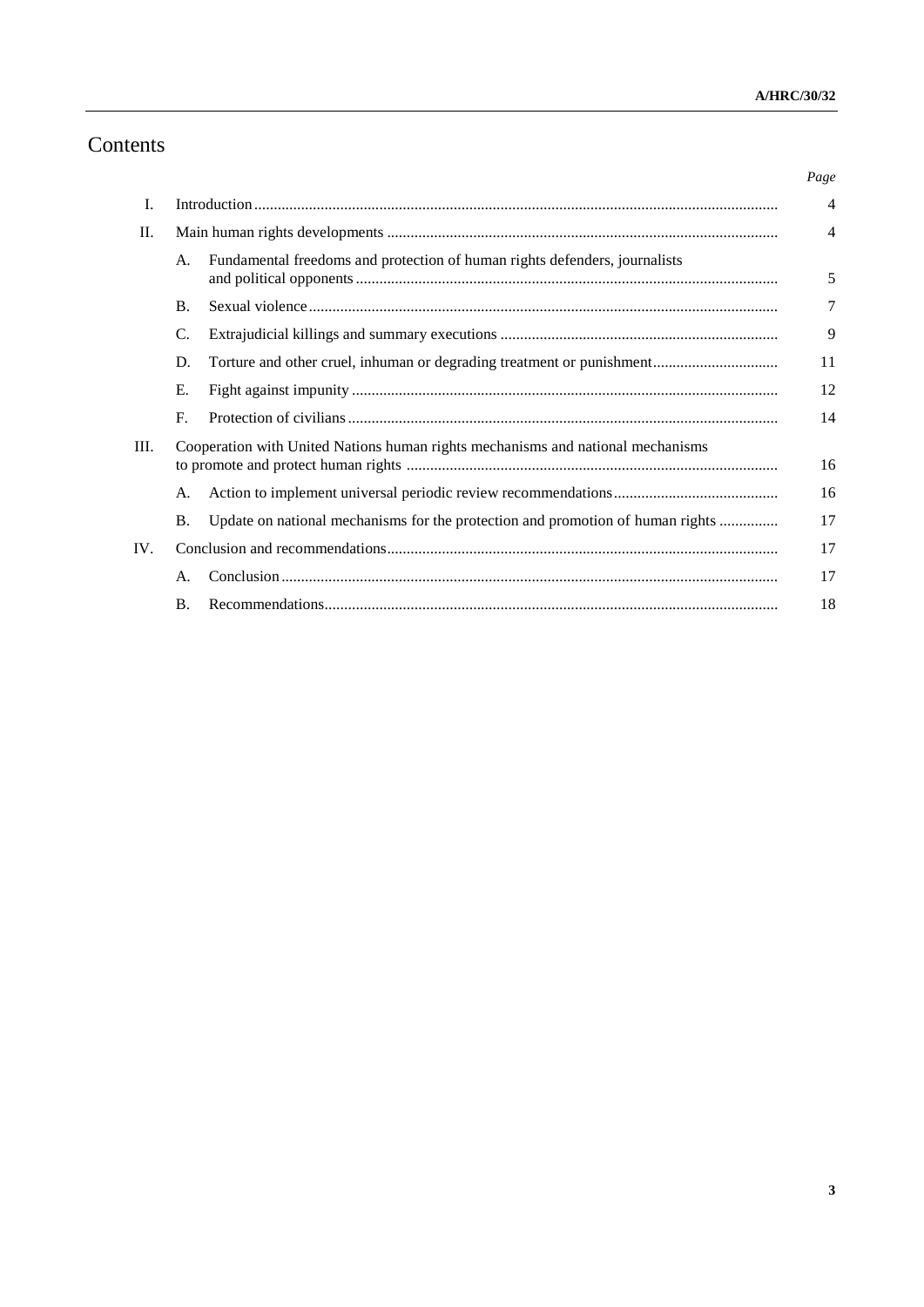# **I. Introduction**

1. Prepared pursuant to Human Rights Council resolution 27/27 on technical assistance and capacity-building for human rights in the Democratic Republic of the Congo, the present report provides an overview of the situation of human rights and the activities of the Office of the United Nations High Commissioner for Human Rights (OHCHR) in the country through the United Nations Joint Human Rights Office between June 2014 and May 2015.

2. The report highlights major human rights developments and focuses on issues relating to fundamental freedoms<sup>1</sup> and protection of human rights defenders, journalists and political opponents; sexual violence; extrajudicial killings and summary executions; torture and other cruel, inhuman and degrading treatment; the fight against impunity; and protection of civilians. In relation to these issues, the report assesses progress made by the Government in implementing the recommendations of OHCHR and other United Nations human rights mechanisms.

# **II. Main human rights developments**

3. The Government made considerable efforts to advance the human rights situation during the reporting period. In particular, the appointment of the members of the National Human Rights Commission on 1 April 2015 is to be welcomed, as is the adoption, on 29 October 2014, of the action plan of the Armed Forces of the Democratic Republic of the Congo (Forces armées de la République démocratique du Congo — FARDC) on fighting sexual violence. Progress was also registered in the fight against impunity, notably with the conclusion of several emblematic trials, including those of two former FARDC officers who were on the list of five senior army officers handed over to the President, Joseph Kabila, in May 2009 by a delegation of the Security Council. These senior officers were accused of committing serious crimes, including rape and other forms of sexual violence.

4. The human rights situation remains, however, of serious concern throughout the country. The conflict-stricken provinces of the eastern Democratic Republic of the Congo, namely Orientale, North Kivu, South Kivu and North Katanga, continued to register the highest number of human rights violations and abuses, perpetrated by elements of over 30 armed groups, as well as by FARDC soldiers in the context of military operations against some of those groups. Reprisals for real or perceived collaboration of the population with other armed groups or with security and defence forces, or grievances along ethnic lines, were often motives for the attacks. If considered separately among other actors, FARDC elements have been the main perpetrators of human rights violations for most of the reporting period, with the Congolese national police overtaking them for the months of January, February and March 2015.

5. Increasing restrictions on the political space and violations of the rights to freedom of expression, association and peaceful assembly were mainly registered in the western provinces, particularly in Kinshasa. Agents of the Congolese national police and FARDC soldiers (including the Republican Guard) have used excessive force and lethal weapons to restrict those rights and freedoms during demonstrations and political rallies. The arbitrary arrest and detention, sometimes incommunicado, of demonstrators also raised due process concerns.

 $1$  Mainly the rights to freedom of expression, association and peaceful assembly.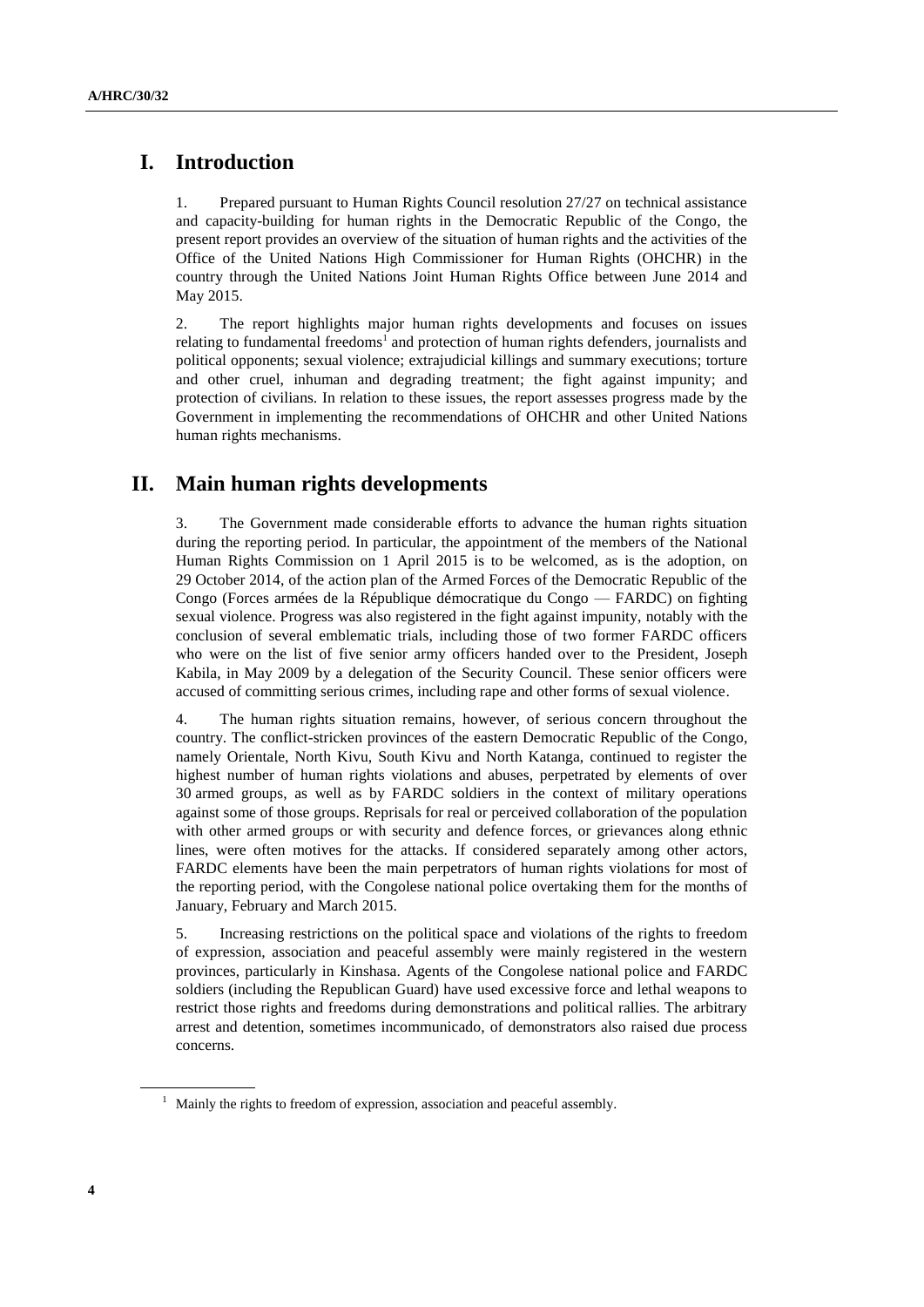6. The Government's expulsion in October 2014 of the Director of the United Nations Joint Human Rights Office following the publication of a joint report by the United Nations Organization Stabilization Mission in the Democratic Republic of the Congo (MONUSCO) and OHCHR on human rights violations committed by agents of the Congolese national police during Operation Likofi was an alarming development and the High Commissioner urged the Government to investigate continuing acts of intimidation and threats against United Nations human rights staff, and hold those responsible accountable. As the country moves towards an electoral cycle, there are serious concerns about further restrictions to political space and increased human rights violations targeting individuals critical of the Government.

## **A. Fundamental freedoms and protection of human rights defenders, journalists and political opponents**

7. The Human Rights Committee recommended that the Government guarantee freedom of speech and of the press and other media, and ensure that any restriction on press and media activities be strictly compatible with article 19 (3) of the International Covenant on Civil and Political Rights (see CCPR/C/COD/CO/3, para. 22). During the universal periodic review of the Democratic Republic of the Congo in 2009, it was recommended that the Government develop a legal framework to protect and ensure the security of journalists, human rights defenders, members of civil society and the political opposition (see A/HRC/13/8, para. 96 (22–26)).

### **1. Current situation and action taken by the Government**

8. During the reporting period, the Government was responsible for a high number of violations of the rights to freedom of expression, association and peaceful assembly. Moreover, there were numerous cases of excessive use of force by security forces that resulted in extrajudicial killings and other human rights violations mainly targeting political opponents, human rights defenders and media workers particularly during demonstrations. In early 2015, political opponents were targeted by security and defence forces, and several demonstrations were violently repressed, including through lethal force.

9. On 17 January 2015, the lower house of Parliament approved a law containing a controversial provision, making the holding of the 2016 presidential and legislative elections conditional upon the conduct of a national census. Many civil society actors interpreted that as an attempt to delay the elections and thereby to allow President Kabila to prolong his tenure. That led to widespread discontent, with large demonstrations organized by members of the opposition and civil society activists around the country in the first quarter of 2015.

10. On 19 January 2015, the Government deployed riot police and FARDC soldiers, including the Republican Guard, to respond to the protests, mainly in Kinshasa and Goma. Disproportionate force was used by national security forces against unarmed civilians. According to information gathered by United Nations Joint Human Rights Office, from 19 to 23 January 2015, at least 20 persons were killed and 75 injured by the police and the Republican Guard.

11. In the context of the demonstrations, over 500 individuals were arrested across the country. Several leaders of the opposition were locked up by the police in their headquarters on 20 January 2015 in Kinshasa, so that they were unable to join the demonstrations. On 21 January, in Lubumbashi, Katanga Province, the police reportedly arrested 13 members of the opposition party, Union pour la démocratie et le progrès social, at the party's local headquarters.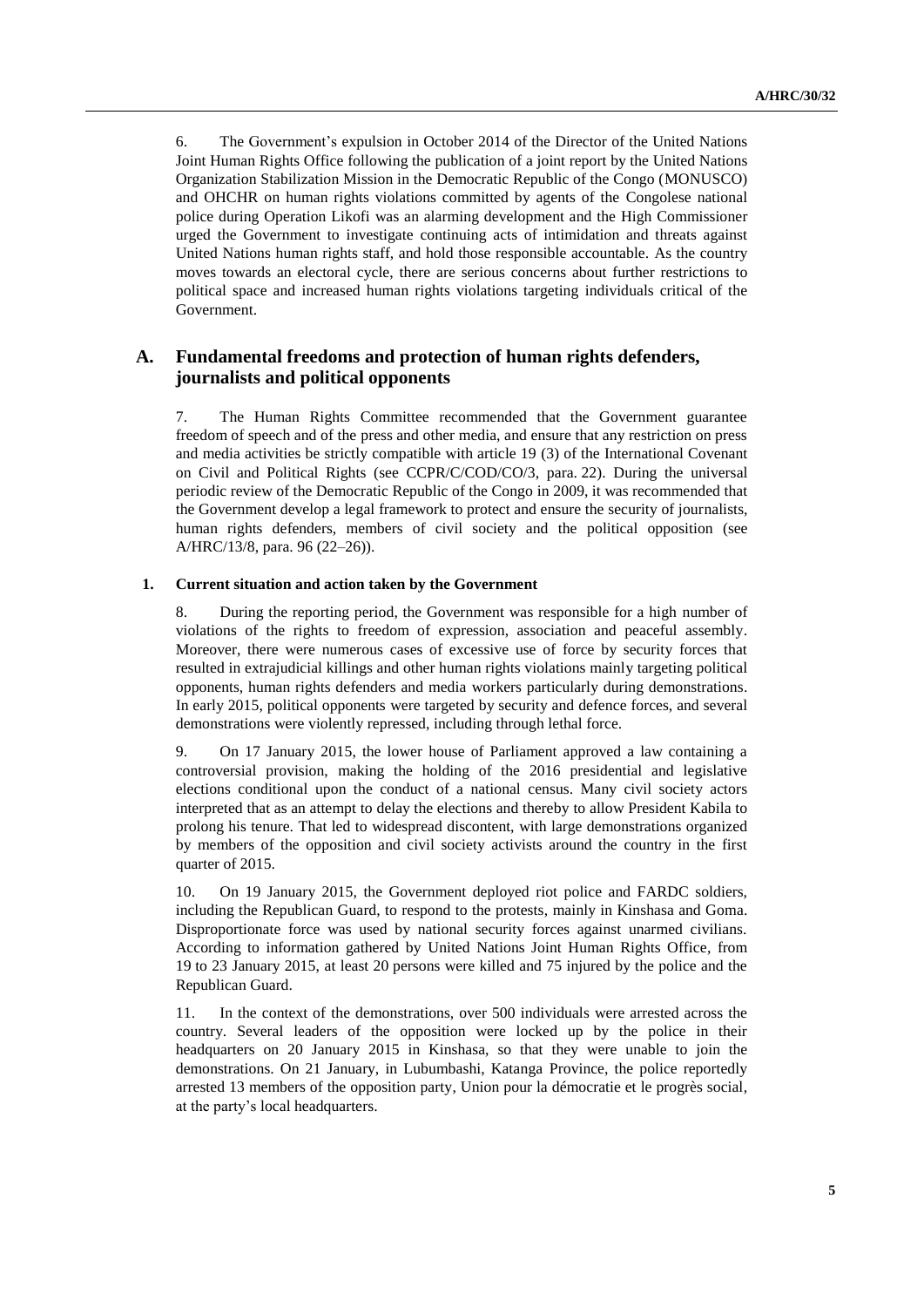12. On 15 March 2015, around 30 civil society activists, including three nationals of Senegal, one of Burkina Faso, four of France and one of the United States of America, were reportedly arrested in Kinshasa by officers of the Congolese national police, the National Intelligence Agency and the military police during a workshop to encourage the participation of the youth in the democratic process in the Democratic Republic of the Congo, organized by the civil society organization Filimbi*.* All were accused of attempting to organize an insurrection in the country and detained on Agency premises in Kinshasa. The foreign nationals were released, some were expelled from the country, and at least two Congolese were still being detained at the time of drafting the present report. In Goma, four civil society activists of the national non-governmental organization (NGO) Lutte pour le changement were arrested, on 7 and 8 April, during a public gathering requesting the release of their colleagues arrested in Kinshasa in the context of the workshop. They were charged with instigation to disobey public authority and provisionally released on bail by the Court of Appeal in Goma on 29 April.

13. While many demonstrators were charged with looting, destruction of property and insurrection, no State agent has so far been investigated or prosecuted for the extrajudicial executions and other violations committed to control the demonstrations. This raises questions as to the independence of the judiciary when dealing with cases against political opponents and civil society actors.

14. On 20 January 2015, the Government blocked access to text messaging services, the Internet and social media for several weeks to prevent the organization of further demonstrations. Those services were re-established, respectively, on 7 and 8 February and in early March. Some radio programmes and stations were also suspended during that period. For instance, on 17 January, *Canal Kin Télévision*, which belongs to opposition leader Jean-Pierre Bemba, and *Radio Télé Catholique Elikya* were suspended for having allegedly broadcast inflammatory messages in connection with the draft electoral law. The radio branch of *Radio Télé Catholique Elikya* was reopened a few days later but its television service remains suspended. The signal of *Radio France International* was suspended on 21 January.

#### **2. Action taken by the United Nations Joint Human Rights Office**

15. The United Nations Joint Human Rights Office followed closely the situation of civil society activists and political opponents arrested in connection with demonstrations and meetings in Kinshasa and Goma. For instance, it followed the case of Christopher Mutanda Ngoy, President of the NGO Synergies for Congo and Human Rights and an active member of the Save the Congo campaign, who was arrested on 21 January 2015 in Kinshasa and held incommunicado in the facilities of the National Intelligence Agency for three weeks before being brought before a judicial official on 10 February. At the time of writing the present report, he was being held in pretrial detention at Makala prison, in Kinshasa, facing 10 criminal charges. The Joint Office also followed the case of Fred Bahuma, the leader of Lutte pour le changement, who was arrested by agents of the Congolese national police and the National Intelligence Agency on 15 March, in Kinshasa, during the workshop organized by Filimbi.

16. Among political opponents, the provincial President of the opposition party Rassemblement congolais pour la démocratie/Mouvement de libération de Kisangani, Ernest Kyaviro, was arrested on 22 January 2015 in Goma and transferred to National Intelligence Agency facilities in Kinshasa on 23 January. He was transferred to Makala central prison in Kinshasa on 20 April, after almost three months in detention, with limited access to external visitors.

17. The United Nations Joint Human Rights Office also provided legal support and targeted multifaceted protection assistance to human rights defenders, journalists and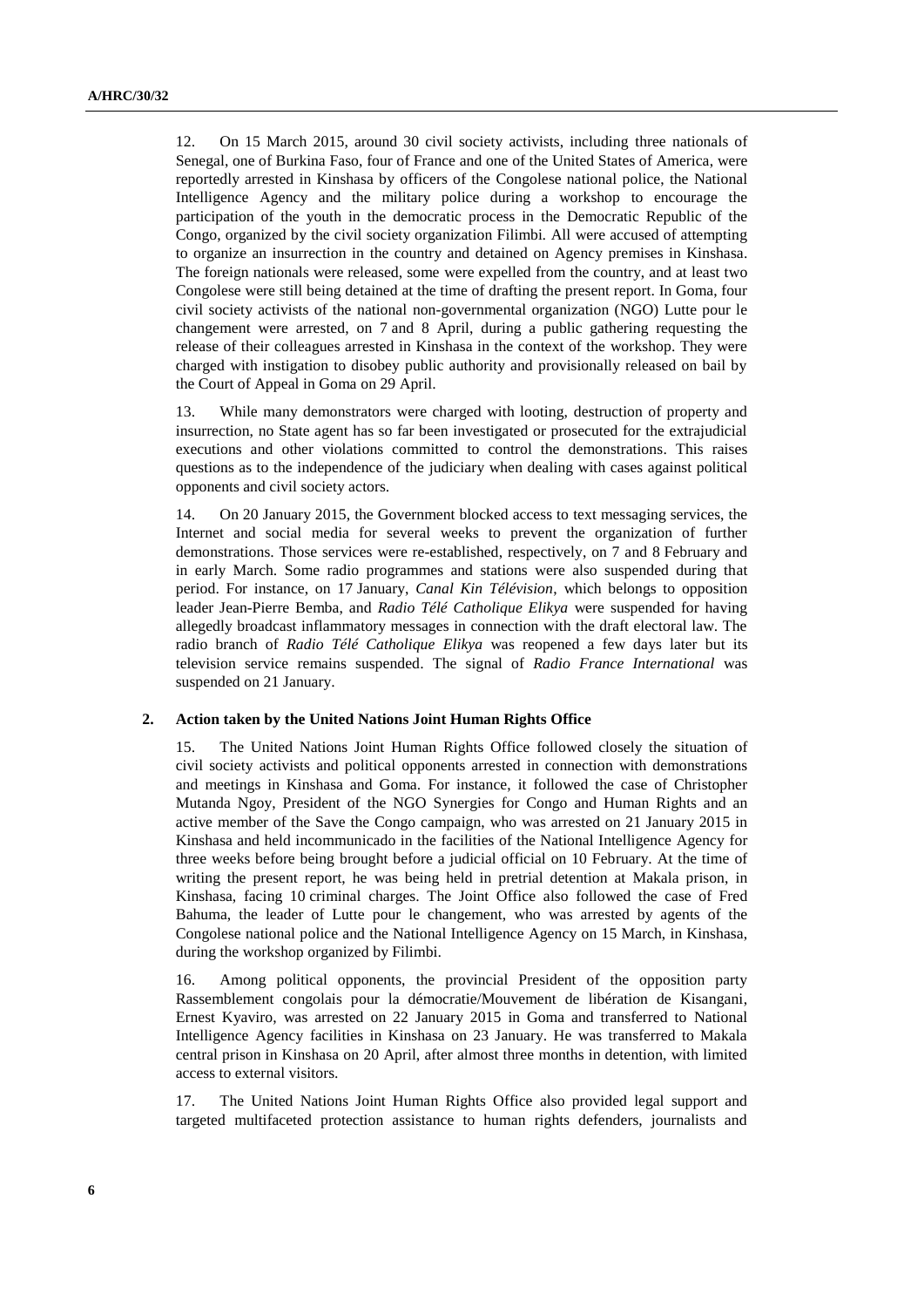victims and witnesses of serious human rights violations who faced risks of reprisals for testifying in trials, as well as to human rights defenders and journalists who received threats owing to their work. It thus dealt with 138 cases of threats and human rights violations against 86 human rights defenders, 16 journalists and 36 victims and witnesses of human rights violations throughout the country.

18. Despite extensive advocacy by representatives of NGOs and human rights defenders in recent years, no significant progress has been made towards the adoption of the bill on the protection of human rights defenders. On 1 November 2013, with the support of the United Nations Joint Human Rights Office, human rights organizations, parliamentarians and representatives of the Ministry of Justice and Human Rights held a technical workshop, during which participants agreed to changes in the draft legislation. However, the draft was not submitted to the National Assembly because parliamentarians argued that some of their peers would consider that it would only grant protection to human rights defenders as a specific category of people. Consequently, members of civil society have commissioned a study on the constitutionality of the draft legislation with a view to persuading parliamentarians to adopt it. The conclusions of the study were presented to the Platform of Human Rights Defenders on 27 March 2015 and to a larger group of human rights activists and partners on 17 April in Kinshasa.

### **B. Sexual violence**

19. For many years, successive High Commissioners for Human Rights and international human rights mechanisms have urged the Government to take more effective measures to combat impunity for sexual violence. During the universal periodic review of the Democratic Republic of the Congo in 2014, it was recommended that the Government improve the implementation of national legislation on sexual violence and ensure that perpetrators are brought to justice (see A/HRC/27/5, paras. 134.60 and 134.85). The Committee on the Elimination of Discrimination against Women recommended that the Government ensure access to justice for all women affected by sexual violence during conflict by providing appropriate funding to military jurisdictions. It also recommended that the Government ensure that the justice system be responsive to gender-based violence, including by increasing the number of women judges dealing with cases of sexual violence in conflict-affected areas and of judges and prosecutors specialized in sexual violence (see CEDAW/C/COD/CO/6–7, para. 10 (c)). Other recommendations have been made to improve victims' access to comprehensive medical treatment and psychological support (ibid., para. 10 (f)).

#### **1. Current situation and action taken by the Government**

20. Sexual violence remains a major concern in the Democratic Republic of the Congo, as parties to the conflict continue to use rape as a weapon of war. During the reporting period, the United Nations Joint Human Rights Office documented 550 cases of rape throughout the country. Approximately 81 per cent of them (448 victims) were raped in the eastern provinces of North Kivu, South Kivu and Orientale. Over 44 per cent (243 victims) were allegedly raped by State agents, including members of FARDC (165 victims), the Congolese national police (72 victims), the National Intelligence Agency (2 victims) and other State actors (4 victims). Armed groups were responsible for raping approximately 56 per cent (307 victims) of the total. Among the armed groups, the main perpetrators were Mai Mai Simba/Lumumba members, who had been identified as responsible for the rape of 80 victims.

21. Survivors of sexual violence still do not have access to legal services, reparation and remedy. There are no life-saving health and psychosocial services, such as fistula surgery,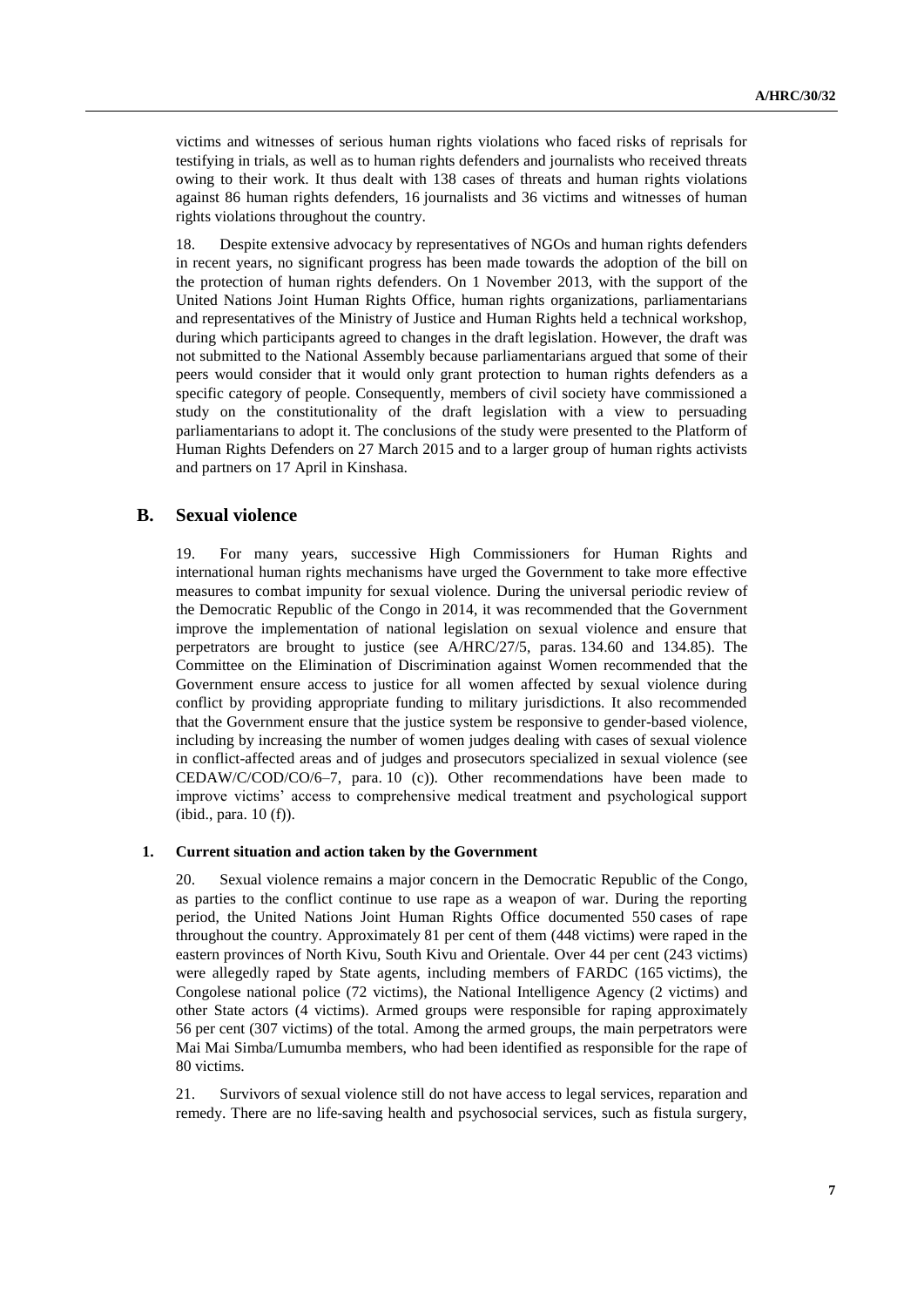access to antiretroviral drugs and safe abortion services, particularly in conflict-affected areas where State authorities are absent or weak, and the infrastructure is insufficient or inadequate. Holistic support (legal, medical and psychosocial) can only be found in and around urban areas, where they are far from adequate or sufficient. In isolated areas where the justice system is absent or weak, practices such as amicable arrangements are frequently resorted to, whereby the victim's family agrees with the perpetrator's relatives to a financial settlement or other transactions (including marriage), in order to "close" the case.

22. Nevertheless, during the reporting period, there were landmark advances to combat conflict-related sexual violence. Military tribunals convicted 30 individuals, including 20 FARDC members, 9 Congolese national police elements and 1 member of an armed group (a combatant from the Forces démocratiques de libération du Rwanda) for sexual violence. <sup>2</sup> The trials of General Jérôme Kakwavu and Lieutenant Colonel Bedi Mobuli Engangela, alias "Colonel 106", took place on 7 November and 15 December 2015, respectively. Those two individuals were on a list of five senior FARDC officers accused of rape, among other crimes, which a Security Council delegation provided to President Kabila in May 2009. 3

23. On 14 July 2014, President Kabila appointed a Presidential Adviser on Sexual Violence and the Recruitment and Use of Children, Jeanine Mabunda, to accelerate national action on the issue and engage with the international community. Ms. Mabunda has undertaken field missions all over the country to familiarize herself with the situation of victims of sexual violence and observe mobile court hearings (supported by the United Nations Joint Human Rights Office) in Kiwanja, Rutshuru and Matadi. Victims highlighted to her the hindrances they faced in seizing justice and requested measures to facilitate such a process. In December 2014 Ms. Mabunda launched a toll-free number that victims, witnesses and families can call to denounce sexual violence and request assistance. At the time of drafting the present report, 432 calls had been made using the toll-free number and 50,000 awareness text messages had been sent to the population.

24. On 28 August 2014, the Government, together with the MONUSCO Sexual Violence in Conflict Unit, the United Nations Joint Human Rights Office and the Office of the Special Representative of the Secretary-General on Sexual Violence in Conflict, launched the FARDC action plan against sexual violence. FARDC was directly involved in drafting a plan for addressing sexual violence committed by FARDC members. The plan included the creation of a specialized commission and the definition of five priority activities: prevention, repression, protection, communication, monitoring and evaluation. A commission was created on 29 October 2014 by a decree of the Vice-Prime Minister in charge of national defence and former combatants. It includes representatives of MONUSCO and the United Nations Entity for Gender Equality and the Empowerment of Women. During her mission to the Democratic Republic of the Congo from 29 to 31 March 2015, the Special Representative of the Secretary-General attended the official ceremony establishing the commission, during which 10 FARDC unit commanders signed a declaration reiterating their commitment to eradicating sexual violence.

25. In September 2014, reparations were paid to 30 victims who had been raped in Songo Mboyo and Equateur Provinces in 2003. The payment of individual financial compensation to survivors was unprecedented and marked a breakthrough in the administration of justice. This case points, however, to the length of time the execution of

<sup>2</sup> These figures are from June 2014–January 2015.

<sup>&</sup>lt;sup>3</sup> The other three officers were Colonel J. C. Mosala (on the run), Colonel Safari Kizungu (acquitted on 21 October 2011) and Lieutenant Colonel Papy Lungu Mobambo, alias "Pitchen" (deceased in Mitwaba, Katanga Province in 2012).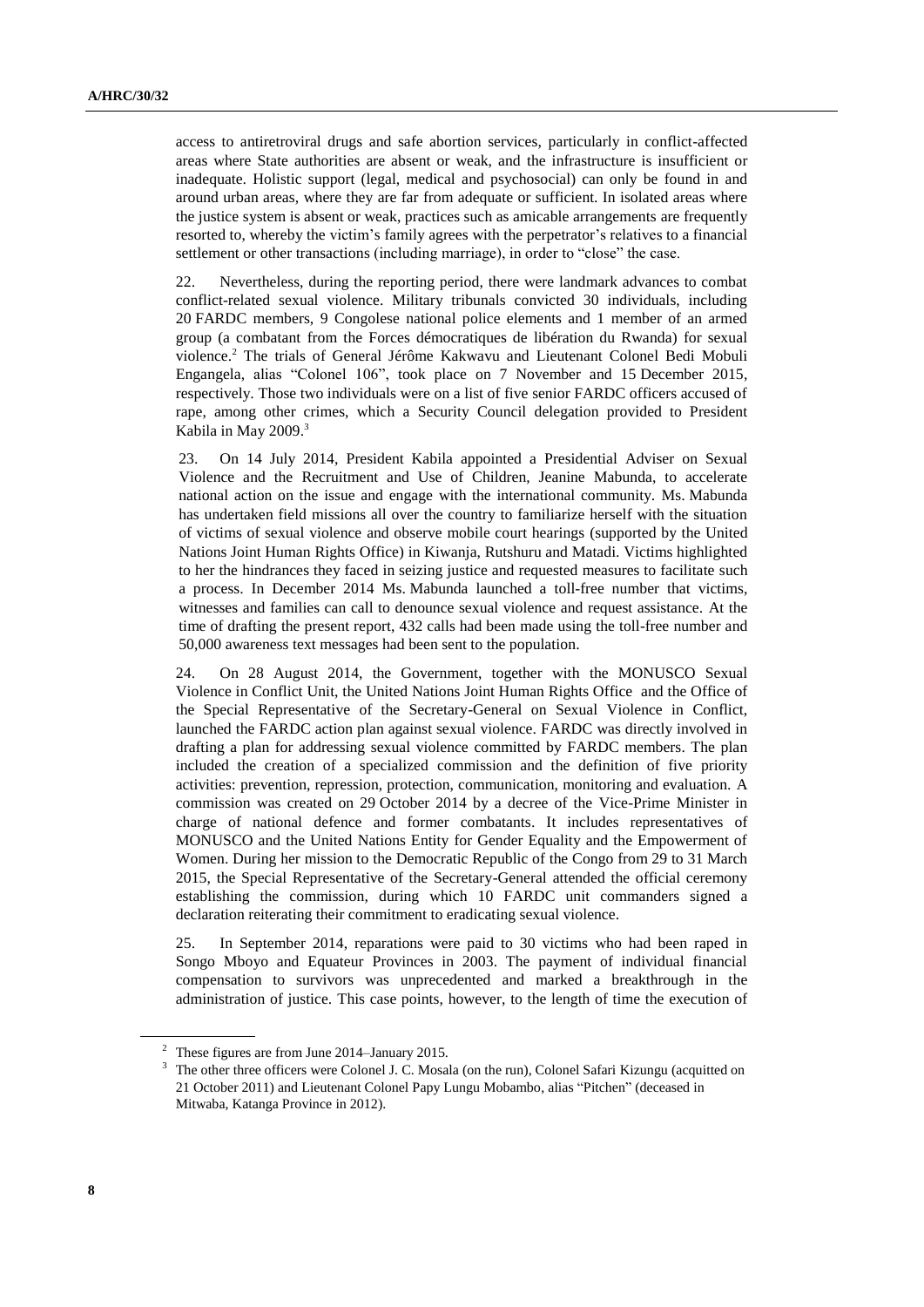an award of reparations can take. The Presidential Adviser on Sexual Violence and the Recruitment and Use of Children has indicated that clearing the backlog of reparations awards and establishing a fund for this purpose are key priorities for her office.

#### **2. Action taken by the United Nations Joint Human Rights Office**

26. The United Nations Joint Human Rights Office remained occupied with building the capacity of seven NGOs running legal clinics to improve victims' access to justice. Between June 2014 and May 2015, with the support of the Governments of Canada and the United Kingdom of Great Britain and Northern Ireland, the Joint Office supported the work of NGOs in establishing 12 legal clinics in the Provinces of North Kivu, South Kivu, Katanga, Bas-Congo, Maniema and Kinshasa. These clinics provide free legal assistance to victims of sexual violence and accompany them through the judicial process, starting with the filing of complaints.

27. Over the reporting period, at least 400 victims of sexual violence received assistance from the legal clinics, which resulted in 103 sentences being pronounced against the perpetrators. The legal clinics also established referral mechanisms to holistic services for survivors to help them receive the urgent medical, psychosocial and rehabilitation services they need. During the reporting period, the United Nations Joint Human Rights Office further provided financial and technical support to six mobile court hearings involving cases of sexual violence — three trials in North Kivu, two in Bas-Congo and one in South Kivu.<sup>4</sup>

28. Between April and May 2015, the United Nations Joint Human Rights Office organized training for 39 medical doctors on forensic expertise on sexual violence and for 49 judicial police officers on handling sexual violence cases, in Kinshasa, Matadi, Kalemie and Kindu. The Joint Office also contributed to the creation of five mini-libraries in prosecutors' offices<sup>5</sup> for the special cells aimed at eradicating sexual and gender-based violence.

29. The United Nations Joint Human Rights Office remained committed within the framework of the Task Force on Children and Armed Conflict to matters pertaining to the implementation of the action plan to stop and prevent underage recruitment, sexual violence against children and other grave child rights violations that was signed by the Prime Minister of the Democratic Republic of the Congo and the Special Representative of the Secretary-General for the country and Head of MONUSCO on 4 October 2012.

## **C. Extrajudicial killings and summary executions**

30. The Human Rights Committee recommended that the Government investigate, prosecute and punish all acts of extrajudicial killings and summary executions, and grant appropriate reparation to the families of victims (see CCPR/C/COD/CO/3, paras. 10 and 15). The Special Rapporteur on extrajudicial, summary or arbitrary executions also recommended that the Government implement fully its "zero tolerance" policy and investigate, arrest and prosecute FARDC members responsible for such killings (see A/HRC/14/24/Add.3, para. 109).

<sup>&</sup>lt;sup>4</sup> The United Nations Joint Human Rights Office supported one trial in Kiwanja, Rutshuru territory, North Kivu; two trials in Kitchanga, Masisi territory, North Kivu; one trial in Kasangulu, Bas-Congo; and the trial of Colonel 106 in Bukavu, South Kivu.

<sup>5</sup> In Kinshasa, Matadi, Kindu, Kalemie and Lubumbashi.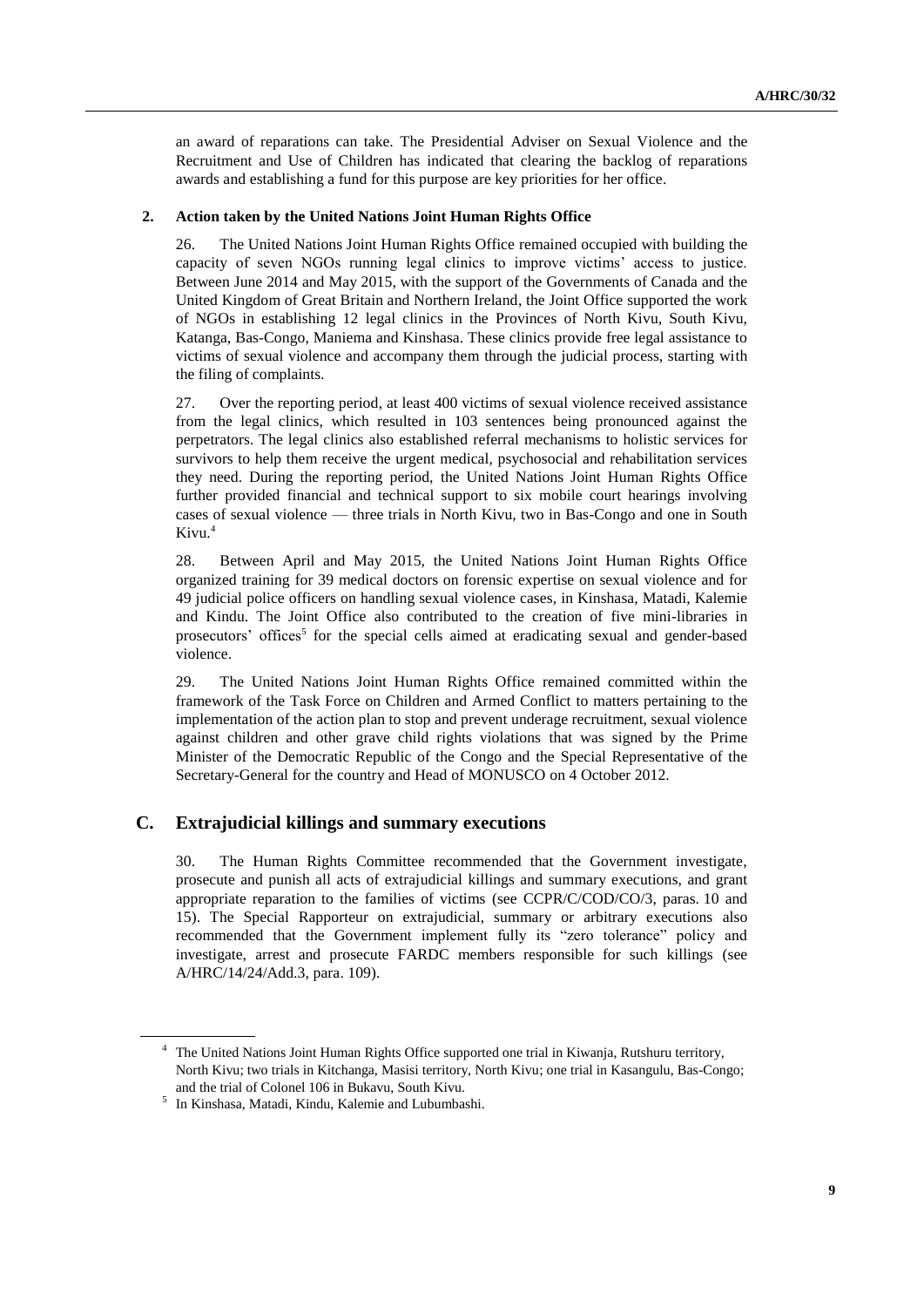#### **1. Current situation and action taken by the Government**

31. The United Nations Joint Human Rights Office continued to document extrajudicial killings by State agents during the reporting period in areas not affected by any conflict. From June 2014 to May 2015, State agents were responsible for at least 114 cases of extrajudicial executions targeting 140 victims not affected by armed conflict. In many cases, the disproportionate use of force and of firearms by FARDC, the Republican Guard and the Congolese national police has resulted in the killing of civilians.

32. During the reporting period, extrajudicial executions and enforced disappearances were committed by agents of the Congolese national police, including during Operation Likofi, conducted in Kinshasa between 15 November 2013 and 15 February 2014 against alleged street bandits named "*kulunas*". <sup>6</sup> So far, only one judgement has been rendered by the Military Garrison Tribunal of N'djili, in Kinshasa, on 24 June 2014, sentencing a chief superintendent of police to 10 years in prison for abduction, arbitrary arrest and forgery. No other action seems to have been taken so far by the competent authorities to identify and prosecute all the perpetrators of the violations committed in the framework of Operation Likofi.

33. As mentioned above, at least 20 civilians were killed in the context of demonstrations in Kinshasa and Goma in early 2015. In March 2015, a mass grave containing 421 bodies was discovered in the Maluku commune, Kinshasa Province. It is alleged that those corpses might be those of people reported missing in the context of Operation Likofi<sup>7</sup> and after the demonstrations in Kinshasa. The Government of the Democratic Republic of the Congo has pledged to conduct a transparent and credible investigation and shed light on the mass grave.

### **2. Action taken by the United Nations Joint Human Rights Office**

34. On 15 October 2014, MONUSCO and OHCHR published a report on human rights violations committed by the Congolese national police in the context of Operation Likofi, documenting the killing of at least nine civilians and the enforced disappearance of 32 others, based on investigations conducted by United Nations Joint Human Rights Office. The report, intended to serve as an advocacy tool, indicated in its conclusions and recommendations corrective actions the Government could take with MONUSCO support.<sup>8</sup> Following the release of the report, the Government declared the Director of the Joint Office persona non grata.

35. In the framework of its mandate to fight against impunity, the United Nations Joint Human Rights Office followed up on serious incidents that had taken place in Lubumbashi and Kinshasa on 30 December 2013, during which at least 70 civilians were killed, mainly by FARDC soldiers. Those killings took place in the context of defence and security force operations against followers of political opponent and religious leader Joseph Mukungubila, who was believed to be behind the attacks against strategic Government installations in Lubumbashi, Kinshasa and Kindu. In addition, over 60 civilians and alleged coup plotters were arrested by the security forces between 30 December 2013 and 2 January 2014. The Joint Office continued to advocate investigations at the local level and with the Minister of Justice and Human Rights. To date, the Joint Office has no information indicating that an

<sup>6</sup> See *Report of the United Nations Joint Human Rights Office on human rights violations committed by agents of the Congolese national police during Operation Likofi in Kinshasa between 15 November 2013 and 15 February 2014*, published in October 2014.

<sup>7</sup> See paragraph 34 below.

<sup>8</sup> As per standard United Nations Joint Human Rights Office practice, the report was shared with the Government for comments prior to its publication and comments were annexed to the report.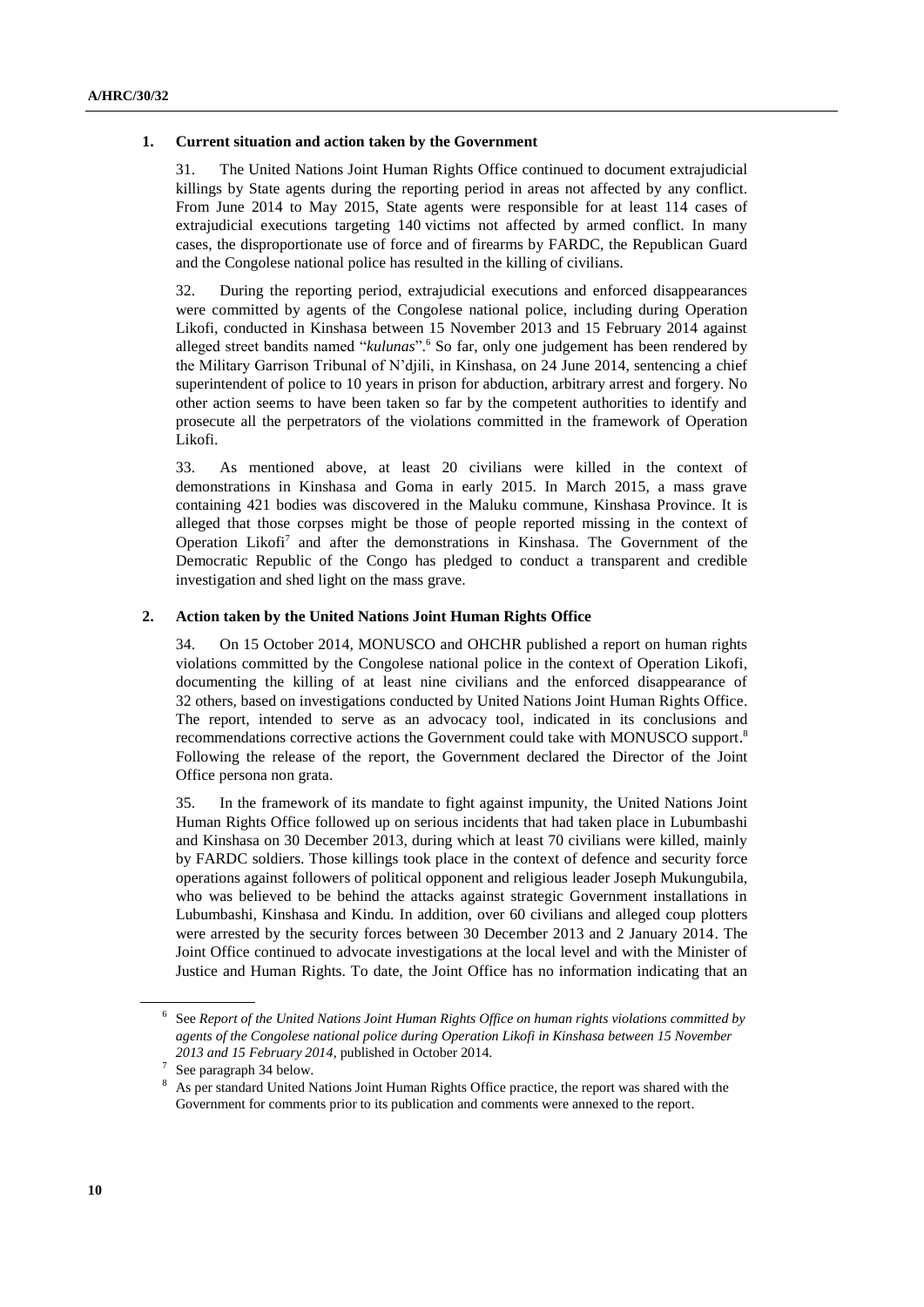investigation has been opened into the alleged killings by the security forces, nor has it received any response to a letter it sent on 14 August 2014 to the Minister, concerning the killings.

## **D. Torture and other cruel, inhuman or degrading treatment or punishment**

36. The Committee against Torture recommended that the Government eliminate impunity for alleged acts of torture and other cruel, inhuman and degrading treatment by carrying out prompt, impartial and exhaustive investigations into all reported cases of torture and ill-treatment. It also stressed that the perpetrators should be tried and the victims properly compensated. Furthermore, the Committee requested the Government to ensure that those who reported cases of torture and ill-treatment be protected from intimidation or reprisals for reporting such cases (see CAT/C/DRC/CO/1, para. 6). During the 2014 universal periodic review of the Democratic Republic of the Congo, the Government was urged to initiate investigations to determine responsibilities in cases of allegations of abuse and torture by security forces — especially in places of detention — and prosecute perpetrators (see A/HRC/27/5, paras. 134.49–134.50).

#### **1. Current situation and action taken by the Government**

37. During the reporting period, the United Nations Joint Human Rights Office documented 605 violations by torture and other cruel, inhuman or degrading treatment, affecting 1,191 victims throughout the Democratic Republic of the Congo. Approximately 62 per cent of the violations (377) were committed by State agents — FARDC soldiers, Congolese national police elements and National Intelligence Agency agents, while 38 per cent of those violations (228) were reportedly committed by members of armed groups.

38. Some victims were reportedly tied up and beaten by members of the security forces upon arrest, allegedly for resisting extortion, participating in political activities, failing to participate in community work, committing petty theft or failing to pay a debt. For example, on 22 March 2015, in Kalembe, Masisi territory, North Kivu, six men were allegedly arbitrarily arrested and beaten by soldiers of the 804th regiment of FARDC for refusing to participate in community work organized by FARDC to build their military camp. On 2 January, in Buyinga, Lubero territory, two children resisted extortion of their property by a FARDC soldier and were arbitrarily arrested, tied up and beaten with batons, hammers and wooden sticks by FARDC soldiers. They were stripped half-naked and left an entire night tied to poles.

39. Some victims have been subjected to cruel, inhuman or degrading punishment, which may have constituted torture by security force elements, for taking part in activities perceived to be in opposition to or critical of Government actions. On 7 April 2015, Congolese national police elements allegedly arrested four militants of Lutte pour le changement in Goma during a public rally organized to request the release of civil society activists detained by the National Intelligence Agency in Kinshasa. The four activists reported that about 10 police agents had beaten them during their detention. On 13 April 2015, they were transferred to the central prison in Goma. The United Nations Joint Human Rights Office confirmed reports alleging that they had been subjected to degrading treatment or punishment during their detention. Prison guards forced them to collect excrement with their bare hands while cleaning the toilets, and beat them when they refused to obey. They were provisionally released on bail by the Court of Appeal in Goma on 29 April.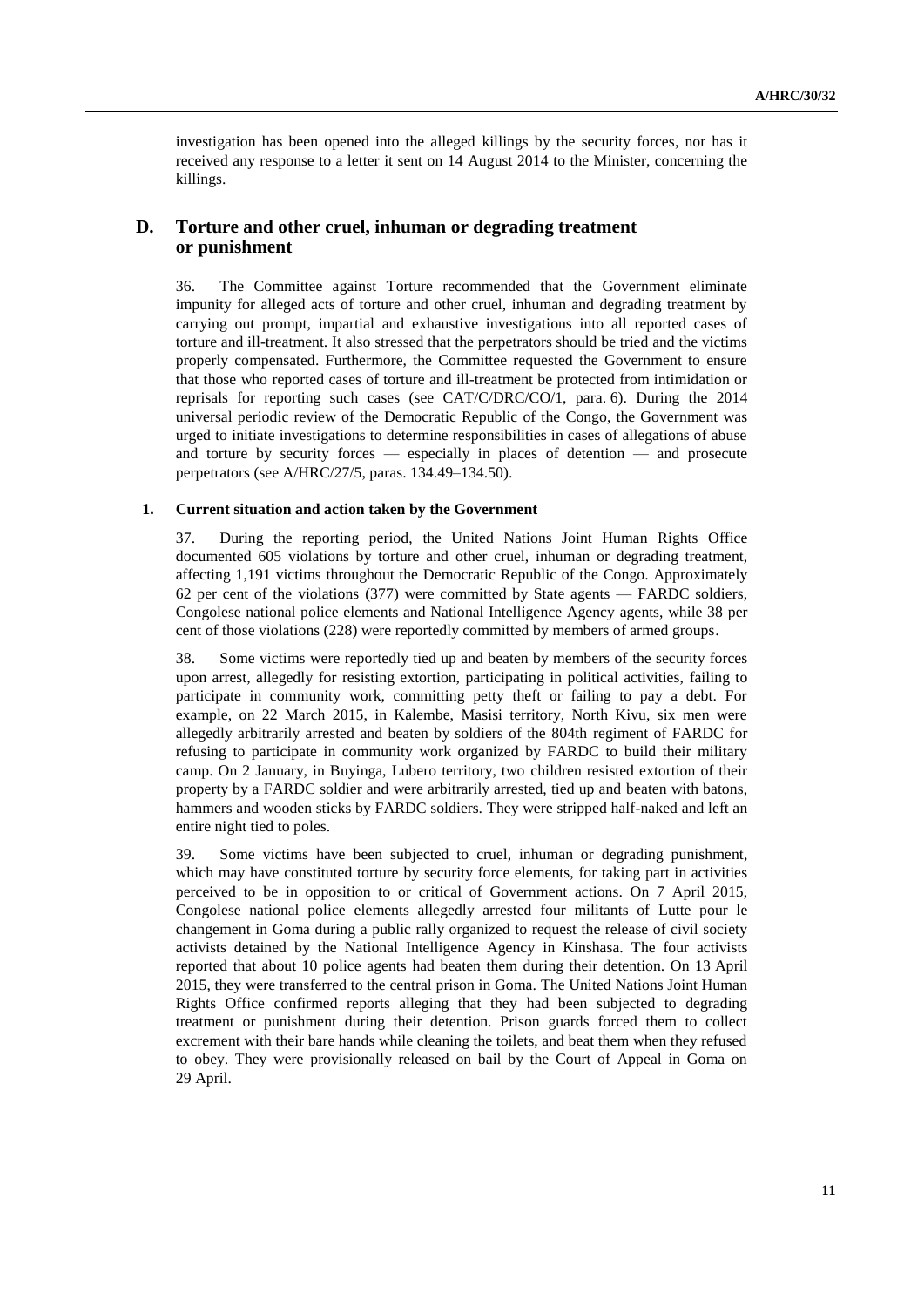40. Members of armed groups have also subjected civilians to mutilation and cruel treatment during attacks on villages. For example, on 20 June 2014, in Makumo, Lubero territory, North Kivu, Mai Mai Lumumba combatants reportedly mutilated the ears of two civilians and wounded another's face with a machete for their alleged complicity in the killing of their leader.

41. The Government of the Democratic Republic of the Congo promulgated a national law against torture on 9 July 2011, but its implementation has been weak. During the reporting period, military tribunals convicted at least six individuals for torture — four Congolese national police agents and two FARDC soldiers — according to the United Nations Joint Human Rights Office. The low number of convictions may partly be due to a lack of awareness of the law against torture within the judiciary. More efforts are therefore required to raise awareness about the law across the country.

#### **2. Action taken by the United Nations Joint Human Rights Office**

42. The United Nations Joint Human Rights Office continued to monitor and report on incidents of torture and other cruel, inhuman or degrading treatment or punishment throughout the country.

43. Together with the Vice-Minister for Human Rights and United Nations police officers, representatives of the United Nations Joint Human Rights Office visited places of detention in Bas-Congo and Bandundu Provinces to evaluate arrest procedures and conditions of detention, and assess their compliance with national and international human rights standards. Despite the adoption by the Democratic Republic of the Congo of the Optional Protocol to the Convention against Torture in 2010, and the sustained advocacy conducted by the Joint Office, the Government has not yet set up a national mechanism for the prevention of torture and other cruel, inhuman or degrading treatment or punishment, as required by article 3 of the Optional Protocol.

## **E. Fight against impunity**

44. The Human Rights Committee recommended that the Government take all appropriate steps to ensure that all human rights violations brought to its attention be investigated, and that those responsible for such violations be prosecuted and punished (see CCPR/C/COD/CO/3, para. 10). During the 2014 universal periodic review of the Democratic Republic of the Congo, the Government was in particular urged to take the measures necessary to put an end to impunity in all cases of violence against women (see A/HRC/27/5, para. 134.61).

#### **1. Current situation and action taken by the Government**

45. Positive and significant developments were observed in the fight against impunity, some of which resulted from activities conducted with the support of the United Nations Joint Human Rights Office and its partners. During the period under review, according to information received by the Joint Office, at least 60 Congolese national police agents and 165 FARDC soldiers were convicted throughout the country for various human rightsrelated offences.

46. On 15 December 2014, in Bukavu, the Military Court of South Kivu rendered its verdict in the case of Lieutenant Colonel Bedi Mobuli Engangela, alias "Colonel 106", who was charged with crimes against humanity in connection with grave crimes committed in South Kivu between 2005 and 2007, including rape, sexual slavery and murder. The Court convicted him of crimes against humanity for murder, rape, sexual slavery, imprisonment and severe deprivation of liberty, and sentenced him to life imprisonment. The Court also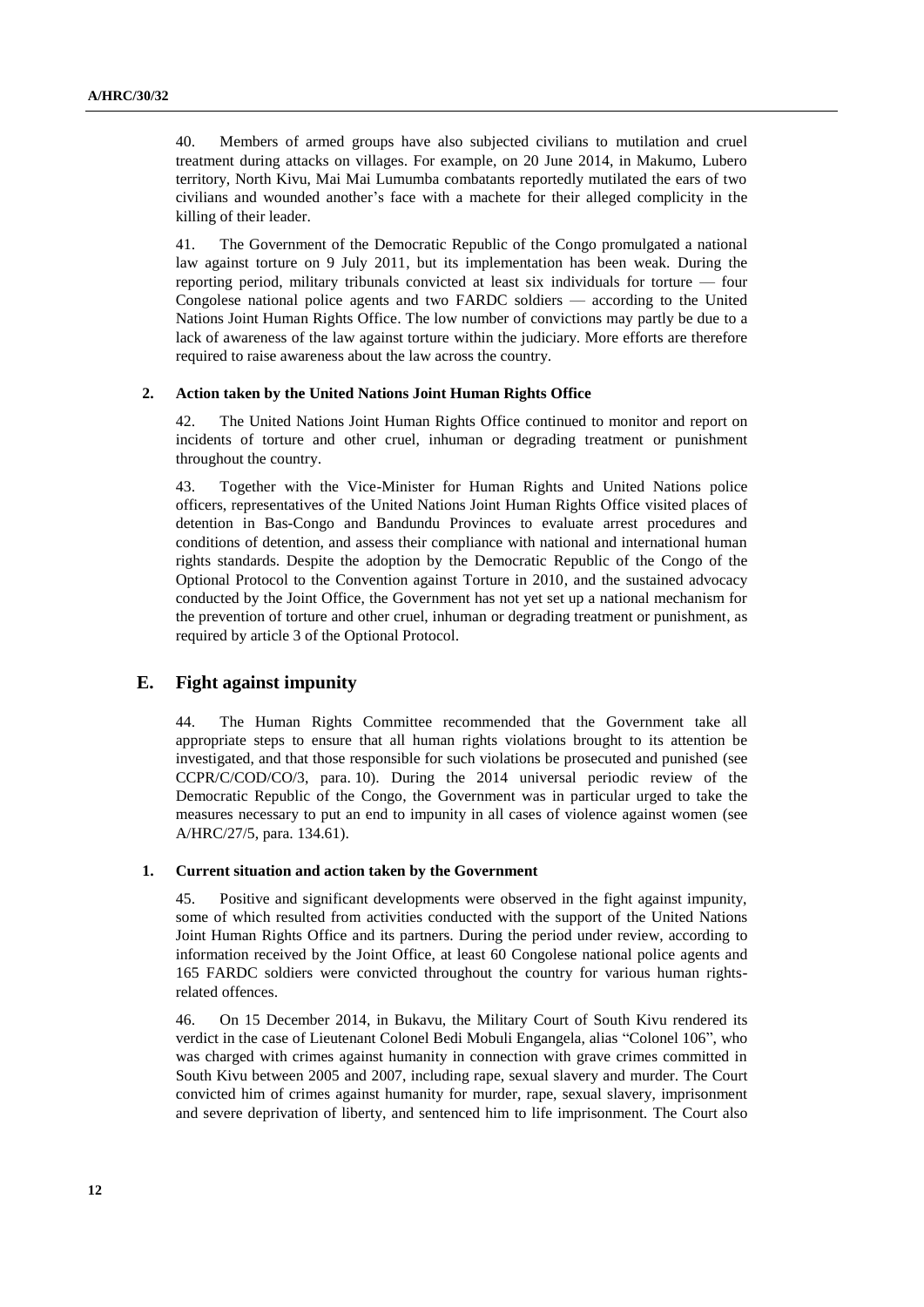condemned him, in solidum with the State, to the payment of damages to the civil parties. On 7 November 2014, the High Military Court convicted General Jérôme Kakwavu for his individual and command responsibility for rape and war crimes, and sentenced him to 10 years of imprisonment. General Kakwavu was a former commander of the Forces armées du peuple congolais, a militia active in the district of Ituri between 2003 and 2005. Despite the length of the proceedings, the convictions of Colonel 106 and General Kakwavu represent an important step in the fight against impunity.

47. Other developments include the conviction of a former high-level commander of the Forces démocratiques de libération du Rwanda, Kizimi Lenine Sabin, for crimes against humanity. He was sentenced to life imprisonment by the Military Garrison Tribunal of Bukavu on 29 December 2014, after mobile court hearings supported by MONUSCO. On 17 November 2014, in Beni, the Military Operational Court of North Kivu rendered its judgement in the case concerning the assassination of Colonel Mamadou Ndala after a series of mobile court hearings held in Beni territory. The Court convicted five FARDC officers and six commanders of the Allied Democratic Forces-National Army for the Liberation of Uganda for the assassination.

48. In November 2014, Justin Banakoli, alias "Cobra Matata", leader of the Forces de résistance patriotiques en Ituri, indicated that he was going to surrender to FARDC, along with 812 of his combatants. However, negotiations with the Government failed as Cobra Matata insisted on a general amnesty for himself and his men, as well as integration of his forces into FARDC, with recognition of their ranks. He was arrested on several charges, including that of child recruitment, and transferred from Bunia to Kinshasa Ndolo military prison on 5 January 2015 with MONUSCO support. He is accused of desertion, forming a rebel movement, crimes against humanity, war crimes, child recruitment and attempting to escape from detention.

49. Many challenges remain in the fight against impunity and in the administration of justice. Several case files considered emblematic owing to the high number of victims or the nature of the violations and the profile of the perpetrators, remain unresolved due to lack of action by judicial authorities to hold the perpetrators accountable. OHCHR is concerned moreover about the lack of appeal for the accused, tried in first instance before the Cour militaire opérationnelle, the Supreme Court and the Military High Court, as well as the imposition of the death penalty*,* despite a de facto moratorium on its application since 2003.

50. On 2 June 2015, the National Assembly adopted draft legislation on the implementation of the Rome Statute of the International Criminal Court, which the Democratic Republic of the Congo ratified in 2002. A large conference organized by the Minister of Justice and Human Rights was held, from 27 April to 2 May, to assess the situation of the justice system and suggest reforms. Several important recommendations relating to the fight against impunity and witness and victim protection were adopted on that occasion.

#### **2. Action taken by the United Nations Joint Human Rights Office**

51. The sentencing of General Kakwavu and Colonel 106 marked the culmination of years of effort (seven in the case of Colonel 106) by MONUSCO and other national and international partners in the fight against impunity. The United Nations Joint Human Rights Office supported the process from the investigation, reporting and advocacy phases to the judicial investigation process and the trial. The Joint Office also worked closely with the authorities to set up a witness protection system allowing witnesses to testify without fear of reprisal and implemented protection measures for victims and witnesses throughout the pretrial and trial phases, which resulted in pretrial support being provided to 100 victims and in 80 victims testifying anonymously.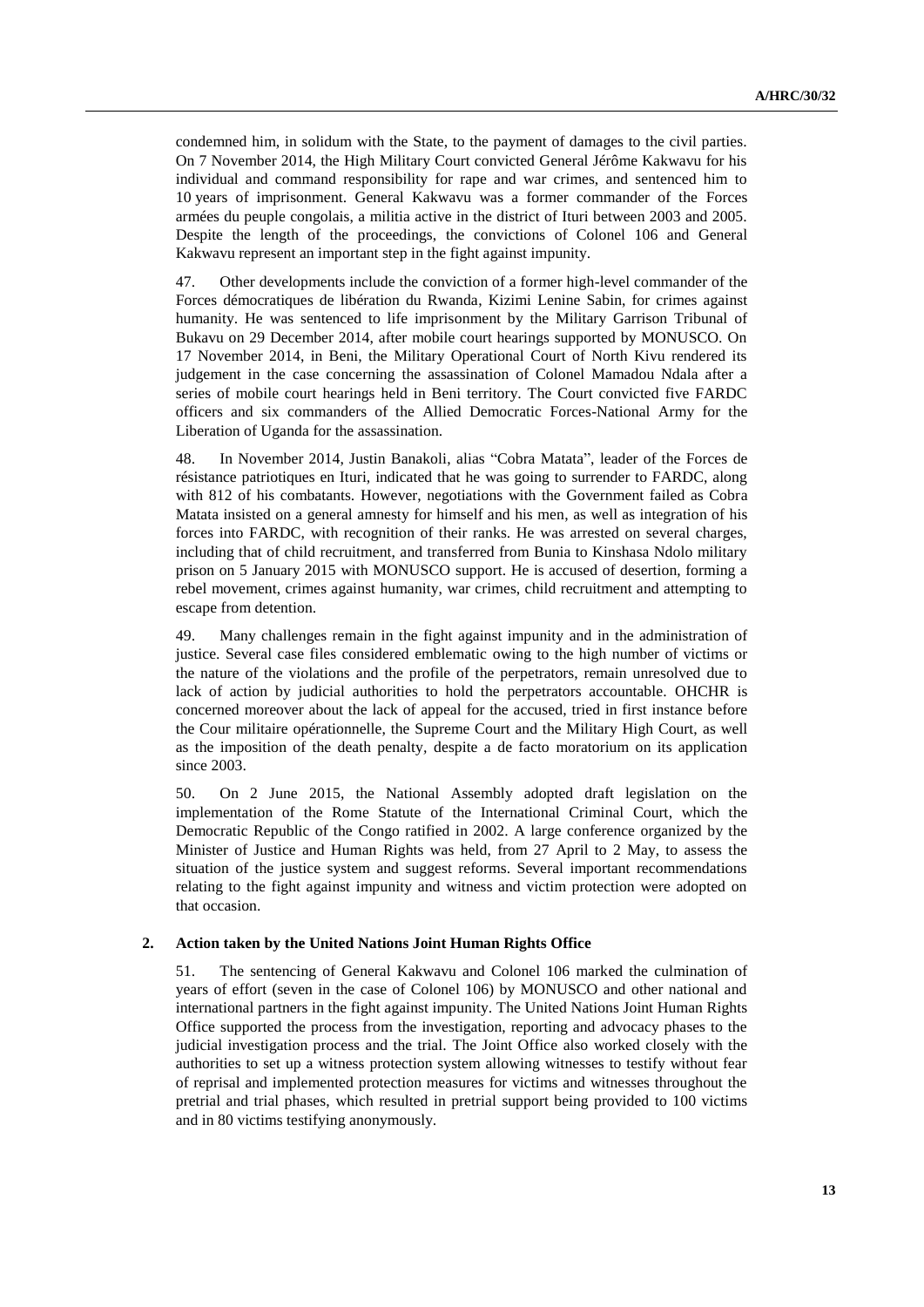52. The United Nations Joint Human Rights Office continued to assist the judicial authorities in the fight against impunity by providing, among others, technical and logistical support to bring investigators and magistrates to sites where human rights violations had been committed. During the reporting period, the Joint Office was able to support nine joint investigation team missions, 9 conducted by judicial authorities in various parts of the country.

53. The United Nations Joint Human Rights Office assisted the judicial authorities through support to mobile court hearings, especially in the east, where the request from military justice was higher. For example, on 7 March 2015, the military garrison tribunal of Goma sitting in mobile court hearings in Kitchanga, Masisi territory, North Kivu, convicted 20 State agents for various crimes, including murder, sexual violence, armed banditry and illegal possession of weapons of war. MONUSCO supported the trial through logistic and financial support as well as in matters pertaining to the protection of victims, witnesses and plaintiffs. The Joint Office has also advocated with the Government for the abolition of the death penalty. Thus, in its work with the Government and civil society to implement a follow-up plan to the universal periodic review recommendations, it has suggested that legislation be drafted to abolish the death penalty.

54. In June and July 2014, in Goma, Bukavu, Lubumbashi, Bunia and Kisangani, the United Nations Joint Human Rights Office organized workshops for civil society organizations on reform proposals in the area of transitional justice, specifically for the reorganization of the judiciary to enable it to prosecute serious crimes under international law. Following those workshops, participants issued collective advocacy letters to their parliamentarians on the subject. In November, the Joint Office co-organized a workshop with the International Centre for Transitional Justice on strengthening the judicial framework and its ability to investigate and prosecute grave crimes in the Democratic Republic of the Congo, which analysed proposed reforms on transitional justice, including the possible establishment of specialized chambers to try international crimes.

55. The United Nations Joint Human Rights Office supported the transfer of 29 highrisk inmates, including Colonel 106, to more secure facilities to address persistent security concerns in prison. Indeed, 1,510 detainees escaped from prisons during the period under review. Systematic and mass escapes from prison represent a serious setback to the fight against impunity. The dilapidated prison infrastructure in some cases, combined with negligence, and sometimes corruption of prison guards, explain many of the escapes.

## **F. Protection of civilians**

56. The Human Rights Committee recommended that the Government of the Democratic Republic of the Congo take all the steps necessary to strengthen its capacity to protect civilians, especially women and children, in zones of armed conflict. It advised that relevant guidelines be made available to all members of the armed forces and that human rights training be made compulsory for them (see CCPR/C/COD/CO/3, para. 13). During the 2014 universal periodic review, the Government was urged to take the measures necessary to protect civilians in any situation of armed violence (see A/HRC/27/5, para. 134.163).

<sup>&</sup>lt;sup>9</sup> To South Kivu, Maniema, Equateur and Orientale Provinces.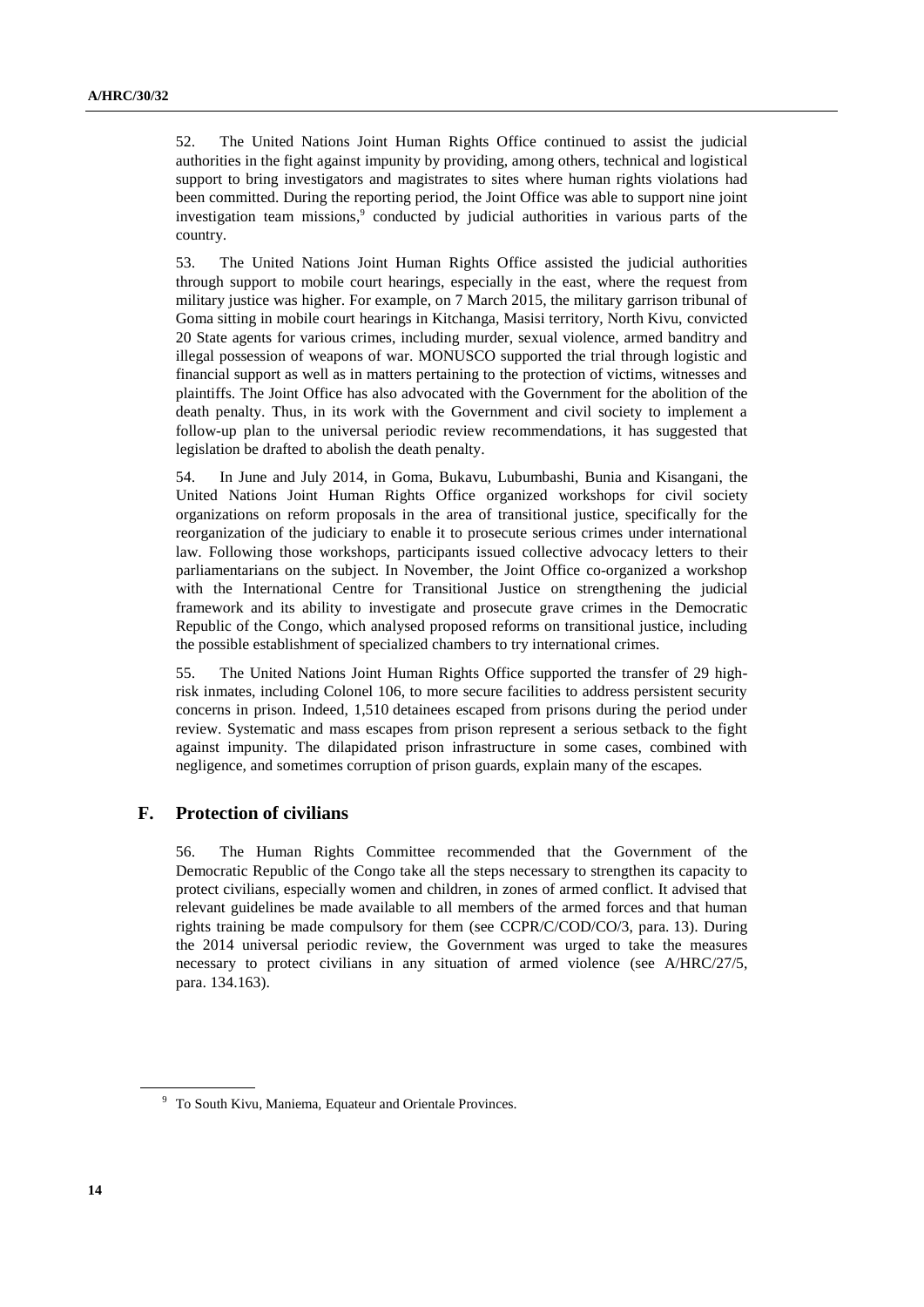### **1. Current situation and action taken by the Government**

57. In eastern Democratic Republic of the Congo, civilians remain vulnerable to the continued armed conflict between the Congolese army and various armed groups. The United Nations Joint Human Rights Office continued to document the killing and injuring of civilians, as well as rapes, abductions and looting by armed groups and State agents in the context of operations against such groups.

58. During the reporting period, military operations to neutralize armed groups, including Operation Sukola I against the Allied Democratic Forces and Operation Sukola II against the Forces démocratiques de libération du Rwanda and the Forces de résistance patriotique en Ituri, seem to have resulted in the radicalization of these groups. All those combatants targeted civilians in retaliation for the victims' real or perceived support to FARDC in military operations against them.

59. On the night of 6 June 2014, 31 civilians were killed by members of a Barundi and Banyamulenge militia group in Mutarule, Uvira territory, South Kivu, in an outdoor church service. The FARDC commander stationed nearby had reportedly been repeatedly warned and informed of the attack by the local population, but failed to prevent or stop the killings. From 1 October to 31 December 2014, a series of attacks in several localities of Beni territory resulted in the killing of at least 237 civilians by combatants of the Allied Democratic Forces. At the request of the Government, the United Nations Joint Human Rights Office has granted support to the national investigation into the killings.

60. In the context of the drawdown of MONUSCO, it is especially important that State security forces take the lead in the protection of civilians. To this effect, FARDC and the MONUSCO force regularly undertake day and night joint patrols in volatile areas. Officers of the United Nations police also cohabit with Congolese national police agents in provincial offices of eastern Congo. Provincial officials participate alongside MONUSCO and other protection stakeholders in the provincial Senior Management Group on Protection.

## **2. Action taken by the United Nations Joint Human Rights Office**

61. The protection of civilians remains the core priority for MONUSCO and the United Nations Joint Human Rights Office. Besides various protection mechanisms, in an effort to be proactive rather than reactive in protecting civilians, the Joint Office spearheaded the establishment of an early warning alert and response cell, with corresponding provincial and local entities. MONUSCO also stepped up efforts to protect civilians through increased interaction with the local population and advocacy efforts with local and national authorities. It conducted awareness-raising activities on the early warning networks in areas that could be affected by military operations against the Forces démocratiques de libération du Rwanda and worked with some 90 communities in North Kivu to improve local early warning systems. Furthermore, through routine inductions for newly deployed United Nations police and MONUSCO, the Joint Office has sought to maintain the focus on protection in eastern Democratic Republic of the Congo.

62. Protection of civilians in the context of the series of attacks by the Allied Democratic Forces in Beni territory, North Kivu, mainly during the period October-December 2014, presented some challenges. <sup>10</sup> However, in view of FARDC unilateral

<sup>10</sup> See *Report of the United Nations Joint Human Rights Office on international humanitarian law violations committed by Allied Democratic Forces (ADF) combatants in the territory of Beni, North Kivu province, between 1 October and 31 December 2014*, jointly published by OHCHR and MONUSCO in May 2015.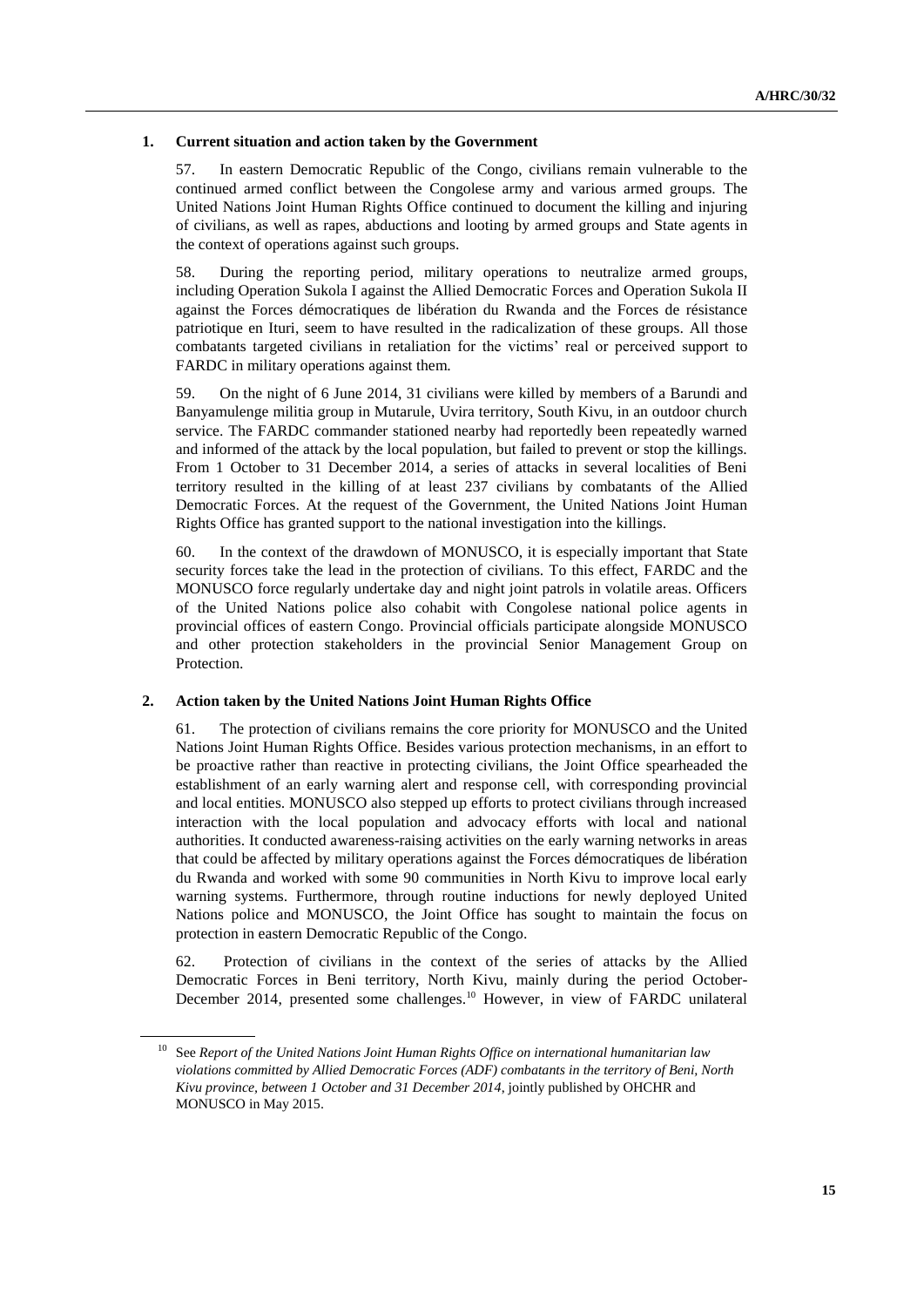operations against the Forces démocratiques de libération du Rwanda, MONUSCO has heightened its alert networks in Sukola II areas of operation, namely North Kivu and South Kivu, to ensure that information and alerts on threats to civilians are properly channelled and addressed by the MONUSCO force and Congolese authorities. In the light of imminent heightened operations against the Forces de résistance patriotique en Ituri, the United Nations Joint Human Rights Office has been engaging MONUSCO in a joint planning exercise to ascertain whether the plan incorporates appropriate protection concerns.

### **3. Human rights due diligence policy and the role of the United Nations Joint Human Rights Office**

63. In compliance with the human rights due diligence policy on United Nations support to non-United Nations security forces, the United Nations Joint Human Rights Office continued to screen FARDC battalion commanders and Congolese national police agents for past human rights violations as a condition for any support provided by MONUSCO or the United Nations country team. During the reporting period, the Joint Office conducted 1,805 screenings for the provision of recommendations to MONUSCO leadership prior to the provision of Mission support to security forces. While this number comprises personnel who have been screened more than once, 906 distinct individuals have been screened. More than 85 per cent of the screened officers are FARDC while the remaining officers belong to the police. Information collected by the Joint Office through monitoring and investigation functions remained critical for the Mission's ability to support joint operations.

64. In January 2015, on the eve of the launch of the planned FARDC-MONUSCO joint operation against the Forces démocratiques de libération du Rwanda in North Kivu, the appointment of two FARDC generals as commanders to key positions within the operation led MONUSCO to withdraw its support. This was due to records of gross human rights violations for which the commanders allegedly bore direct and command responsibility, as well as with a view to preventing human rights violations in the context of operations supported by MONUSCO. None of the FARDC units falling under their command received MONUSCO support. The Government then decided that Sukola II would be a unilateral operation. Those developments highlighted the need for improved communication between MONUSCO and the Government on the human rights due diligence policy.

# **III. Cooperation with United Nations human rights mechanisms and national mechanisms to promote and protect human rights**

## **A. Action to implement universal periodic review recommendations**

65. The United Nations Joint Human Rights Office has been working closely with the Government and civil society to support implementation of universal periodic review recommendations made to the Democratic Republic of the Congo in May 2014. On 23 and 24 December 2014, the Ministry of Justice and Human Rights met with various stakeholders to adopt an implementation plan for review recommendations. The Prime Minister is to submit the plan to all ministries concerned to start the implementation.

66. In November and December 2014, the United Nations Joint Human Rights Office and the Ministry of Justice and Human Rights organized training workshops in the provincial capitals of South Kivu, Orientale, North Kivu and Katanga on the universal periodic review process and its final recommendations, including the role of each stakeholder in their implementation. Participants included the *entités de liaison*, provincial government officials, and representatives of FARDC, the Congolese national police, the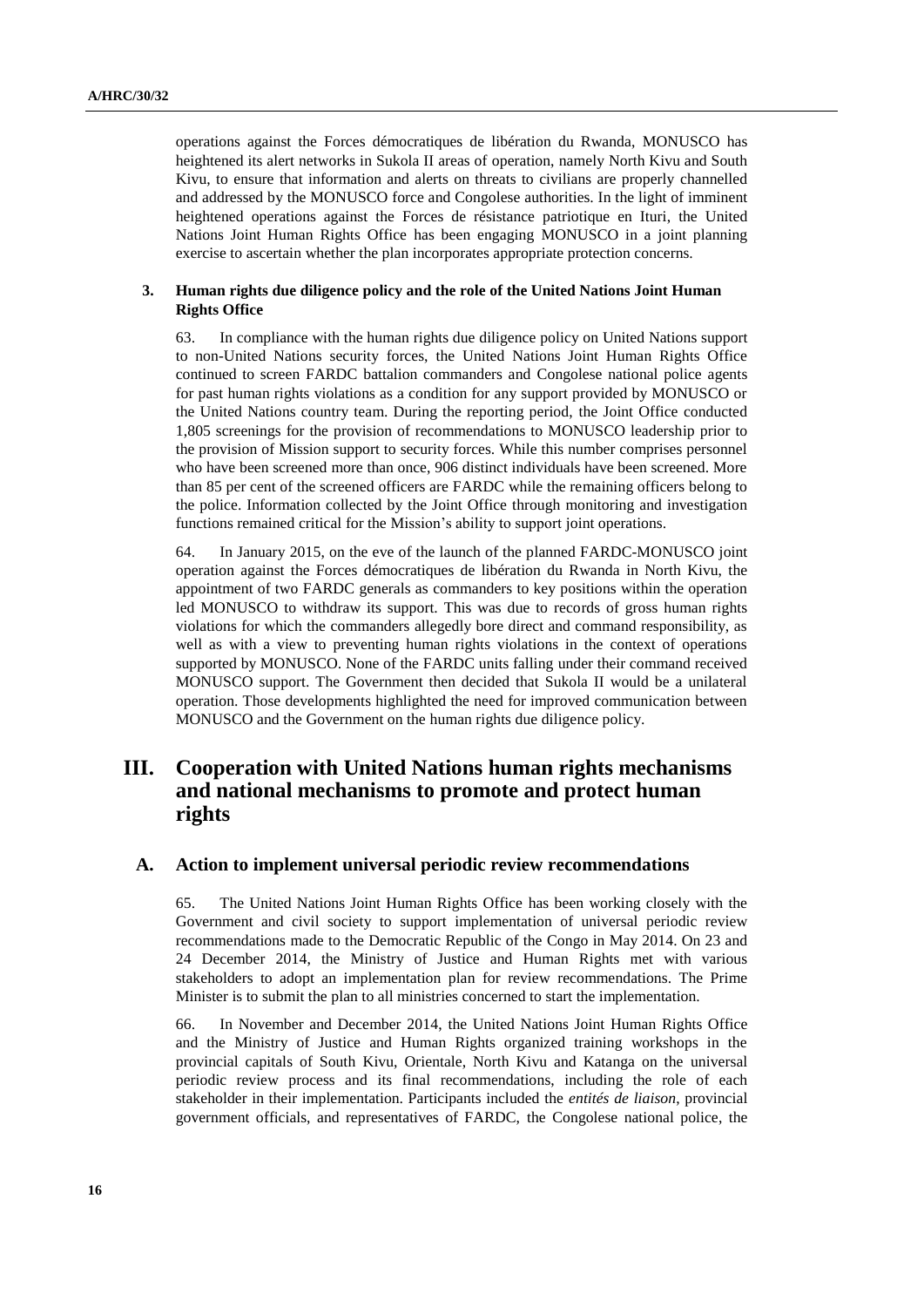National Intelligence Agency and leaders of civil society. Thirty-three participants were trained in Goma, 37 in Bukavu, 38 in Kisangani and 29 in Lubumbashi. The Joint Office also conducted awareness-raising meetings on the subject for 428 beneficiaries in Kindu, Kalemie, Matadi, Bandundu, Kinshasa, Butembo, Mbuji-Mayi, Uvira, Dungu and Bunia.

## **B. Update on national mechanisms for the protection and promotion of human rights**

#### **1. National Human Rights Commission**

67. Members of the National Human Rights Commission were appointed by Parliament on 1 April 2015 and confirmed by presidential decree — over two years after the enabling legislation was promulgated (March 2013). The United Nations Joint Human Rights Office had previously engaged with the human rights NGOs' coordination committee and the President of the Parliamentarians' Network for Human Rights, and advocated a consensual approach in nominating qualified candidates according to the Organic law and the Principles relating to the status of national institutions for the promotion and protection of human rights (Paris Principles). On 24 April 2015, the Commission adopted its internal rules and regulations, which were submitted to the Constitutional Court for review on 30 April. The Joint Office provided technical assistance to the subcommittee tasked with drafting the rules.

68. One of the 11 candidates to the National Human Rights Commission, who was not appointed, challenged the designation procedure before the Constitutional Court on 6 April 2015, arguing that the process violated several provisions of the Constitution and of the internal rules of the National Assembly. At the time of drafting, the Constitutional Court had not yet answered this claim of unconstitutionality.

#### **2.** *Entités de liaison*

69. No significant progress has been observed during the reporting period to ensure that the *entités de liaison* are operational and effective since their establishment by decree No. 09/35 of 12 August 2009 and their official launch on 17 April 2010. Despite continued efforts by the United Nations Joint Human Rights Office to advocate that the authorities make these entities fully operational at the national and provincial levels, they remain inactive. Some provincial governors complained of not having funds to implement the mechanism, while other stakeholders considered that the situation was due to lack of political will.

# **IV. Conclusion and recommendations**

## **A. Conclusion**

70. **During the period under review, the human rights situation in eastern Democratic Republic of the Congo continued to be affected by conflict and violations committed by armed groups and FARDC in the context of military operations against those groups. In the western part of the country, the human rights situation was affected by political factors, with restrictions to the political space and violations of the rights to freedom of expression, association and peaceful assembly.** The **intervention of State agents in the repression of political opponents and other civil society actors, including excessive use of force against demonstrators, arbitrary arrests and incommunicado detention, without judicial oversight, are of serious concern, particularly in the lead-up to the upcoming electoral cycle.**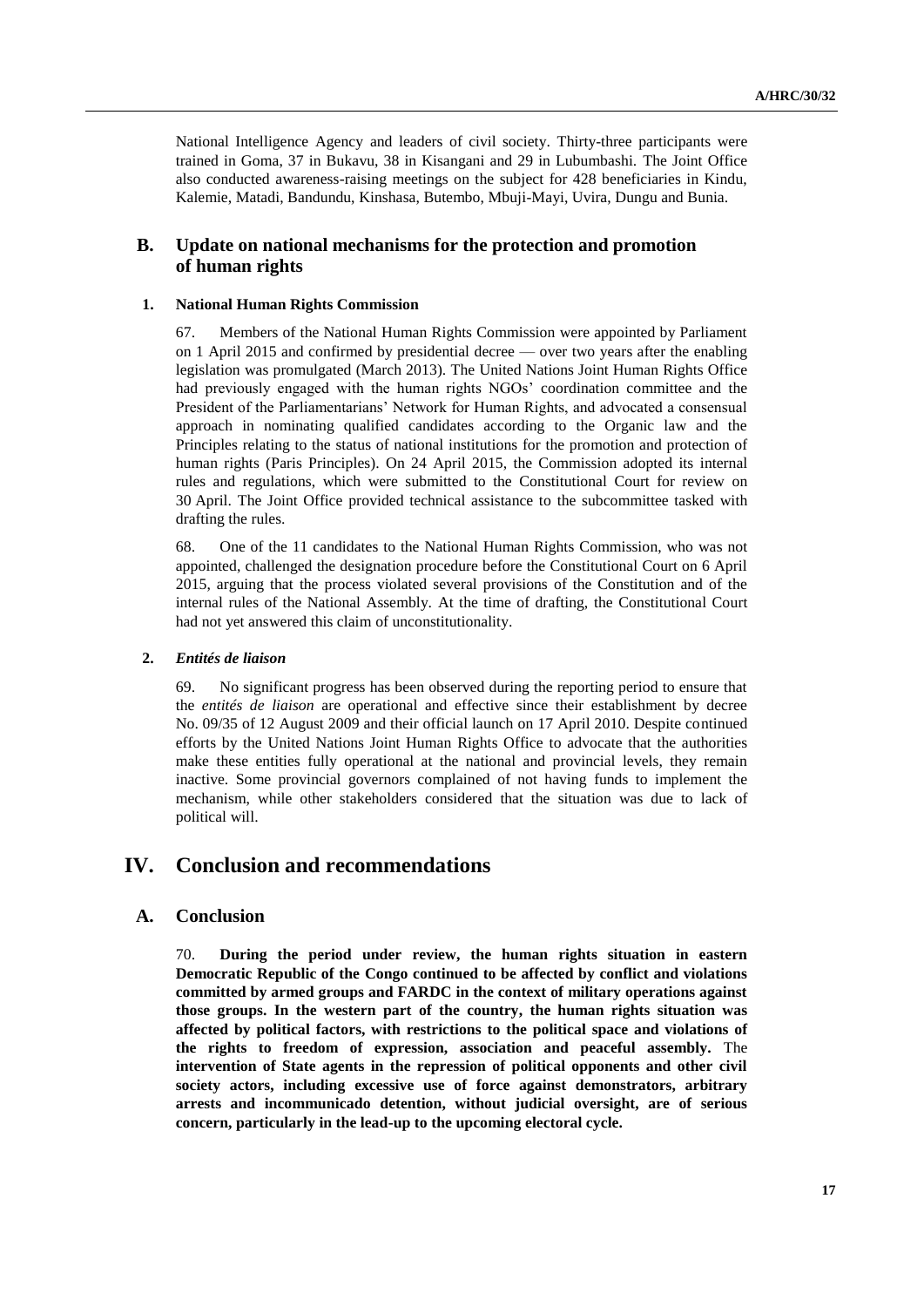71. **The conclusion of several emblematic trials, including of FARDC officers, was a welcome step forward in the fight against impunity. However, structural problems in the justice system, particularly its lack of independence when dealing with cases against political opponents and civil society actors, remain of great concern and have resulted in the still low prosecution rate of human rights violations.** 

72. **The High Commissioner deplores the expulsion of the former Director of the United Nations Joint Human Rights Office from the Democratic Republic of the Congo in October 2014 following the publication of the report on Operation Likofi.** 11 **He notes with concern that the Government had decided, in January 2015, to carry out the Sukola II operation unilaterally led by two FARDC generals suspected of having committed gross human rights violations.**

## **B. Recommendations**

73. **The High Commissioner recommends that the Government of the Democratic Republic of the Congo:**

**(a) Establish judicial and non-judicial mechanisms to fight against impunity for serious past and ongoing human rights violations, committed across the country, including through the adoption of the law on the specialized chambers;**

**(b) Take all the legislative measures necessary to ensure that all those convicted of crimes can appeal against their convictions and sentences to a higher court;** 

**(c) Ensure that the fundamental freedoms of all people in the Democratic Republic of the Congo are respected in the run-up to the upcoming elections;**

**(d) Ensure that the National Human Rights Commission is fully operational, including through the allocation of appropriate financial and logistical capacity, and that it works in line with the Paris Principles;**

**(e) Take all the measures necessary to ensure that the defence and security forces of the Democratic Republic of the Congo fully respect international human rights and humanitarian law, including by reinforcing oversight and accountability mechanisms;**

**(f) Work towards the full implementation of the FARDC action plan to stop and prevent underage recruitment, sexual violence against children and other grave child rights violations in the Democratic Republic of the Congo, and ensure that perpetrators are systematically brought to justice, and that victims receive timely and appropriate reparation;**

**(g) In accordance with the Optional Protocol to the Convention against Torture and Other Cruel, Inhuman or Degrading Treatment or Punishment, and with the assistance of the Subcommittee on Prevention of Torture and Other Cruel, Inhuman or Degrading Treatment or Punishment, create a national mechanism for the prevention of torture independent of the Government;** 

**(h) Establish and empower national institutions and mechanisms for the coordination and implementation of recommendations of the United Nations human rights mechanisms;**

<sup>&</sup>lt;sup>11</sup> The High Commissioner issued a press release on 19 October 2014 to condemn the expulsion of the Director of the United Nations Joint Human Rights Office.